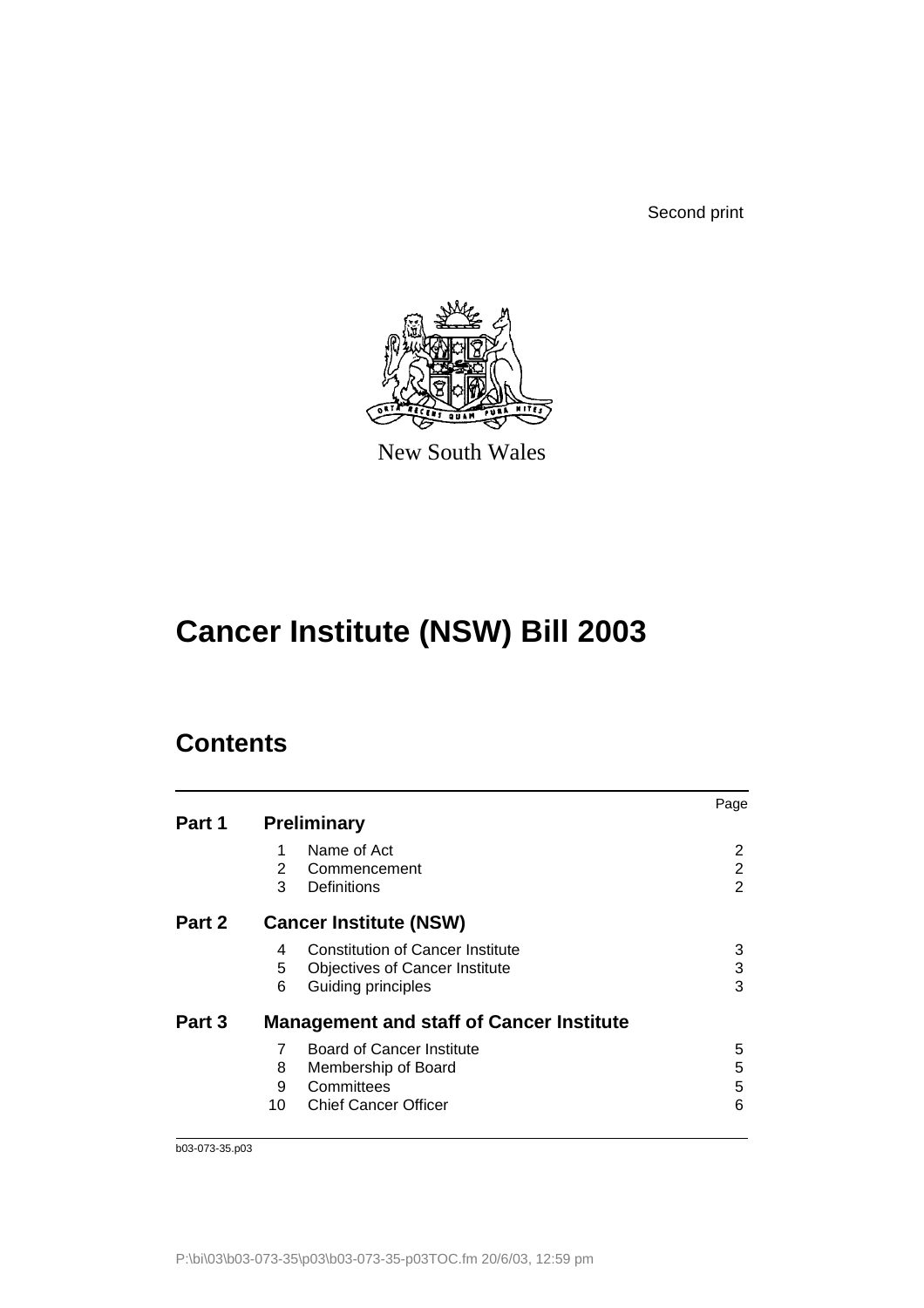**Contents** 

|                  |                |                                                                                                            | Page            |
|------------------|----------------|------------------------------------------------------------------------------------------------------------|-----------------|
|                  | 11             | <b>Staff of Cancer Institute</b>                                                                           | $\overline{7}$  |
| Part 4           |                | <b>Functions of Cancer Institute</b>                                                                       |                 |
|                  | 12             | <b>General functions of Cancer Institute</b>                                                               | 8               |
|                  | 13             | Collection of cancer control information                                                                   | 9               |
|                  | 14             | Report on activities of Cancer Institute                                                                   | 10              |
|                  | 15             | Powers in relation to property                                                                             | 10              |
|                  | 16             | Power to accept gifts, devises or bequests                                                                 | 11              |
|                  | 17             | <b>Contracts of Cancer Institute</b>                                                                       | 12              |
|                  | 18             | Investments                                                                                                | 12 <sub>2</sub> |
|                  | 19             | By-laws                                                                                                    | 12 <sup>2</sup> |
|                  | 20             | Delegations by Cancer Institute                                                                            | 13              |
| Part 5           |                | <b>Miscellaneous provisions</b>                                                                            |                 |
|                  | 21             | Independent review of performance of Cancer Institute                                                      | 14              |
|                  | 22             | Personal liability                                                                                         | 14              |
|                  | 23             | Authentication of certain documents                                                                        | 14              |
|                  | 24             | Service of documents on Cancer Institute                                                                   | 14              |
|                  | 25             | Regulations                                                                                                | 15              |
|                  | 26<br>27       | Provisions relating to New South Wales Cancer Council<br>Repeal of New South Wales Cancer Council Act 1995 | 15              |
|                  |                | No 43                                                                                                      | 15              |
|                  | 28             | Amendment of other legislation<br>Review of Act                                                            | 16              |
|                  | 29             |                                                                                                            | 16              |
| <b>Schedules</b> |                |                                                                                                            |                 |
|                  | 1              | Provisions relating to members and procedure of Board                                                      | 17              |
|                  | $\overline{2}$ | Registration of New South Wales Cancer Council as a<br>company                                             | 23              |
|                  | 3              | Amendment of other legislation                                                                             | 25              |

Contents page 2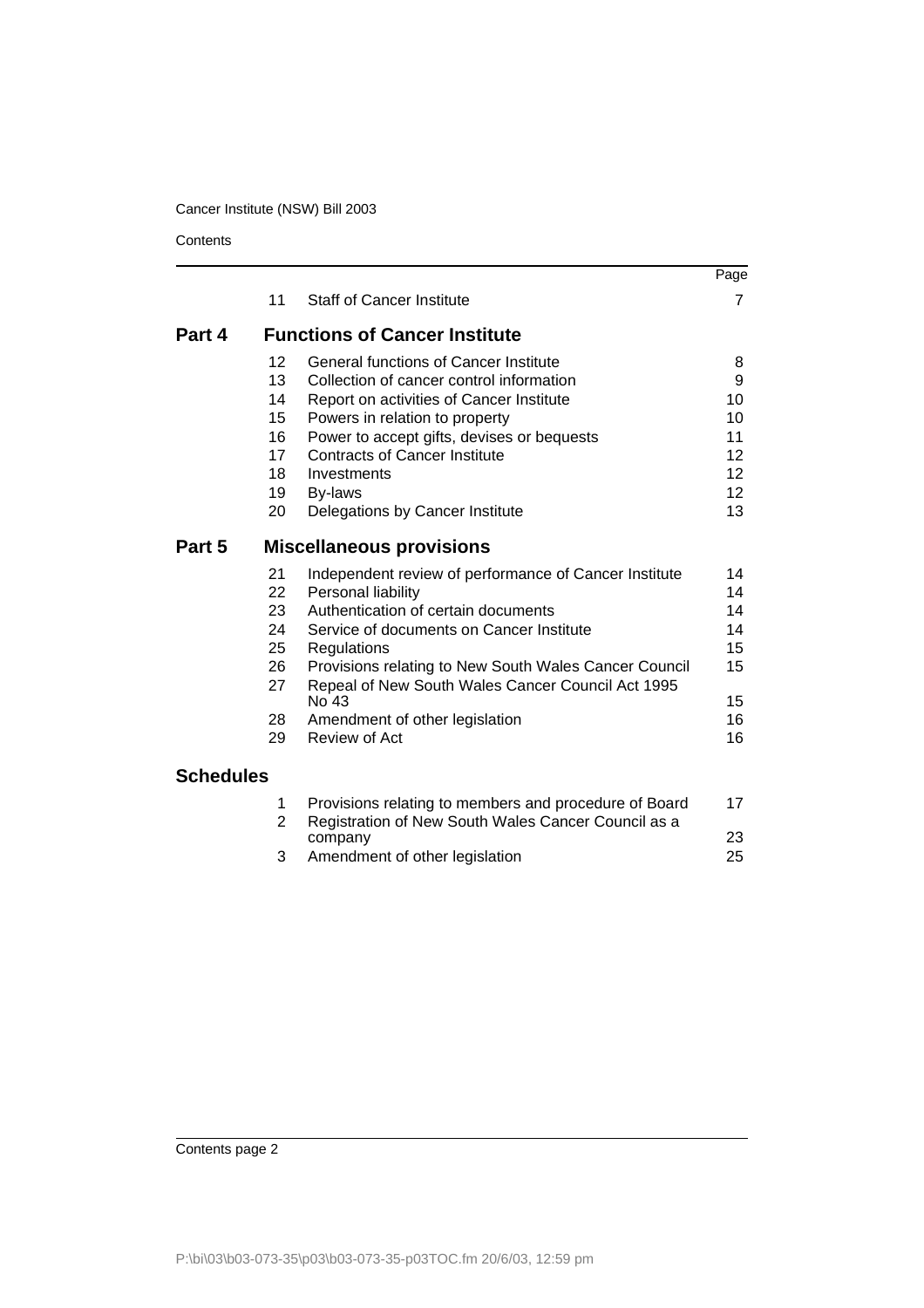*This PUBLIC BILL, originated in the LEGISLATIVE ASSEMBLY and, having this day passed, is now ready for presentation to the LEGISLATIVE COUNCIL for its concurrence.*

> *Clerk of the Legislative Assembly. Legislative Assembly,*



New South Wales

# **Cancer Institute (NSW) Bill 2003**

Act No , 2003

An Act relating to the constitution, objectives and functions of the Cancer Institute (NSW); to provide for the registration of the New South Wales Cancer Council as a company limited by guarantee and for the repeal of the *New South Wales Cancer Council Act 1995*; and for other purposes.

*EXAMINED*

*Chairman of Committees*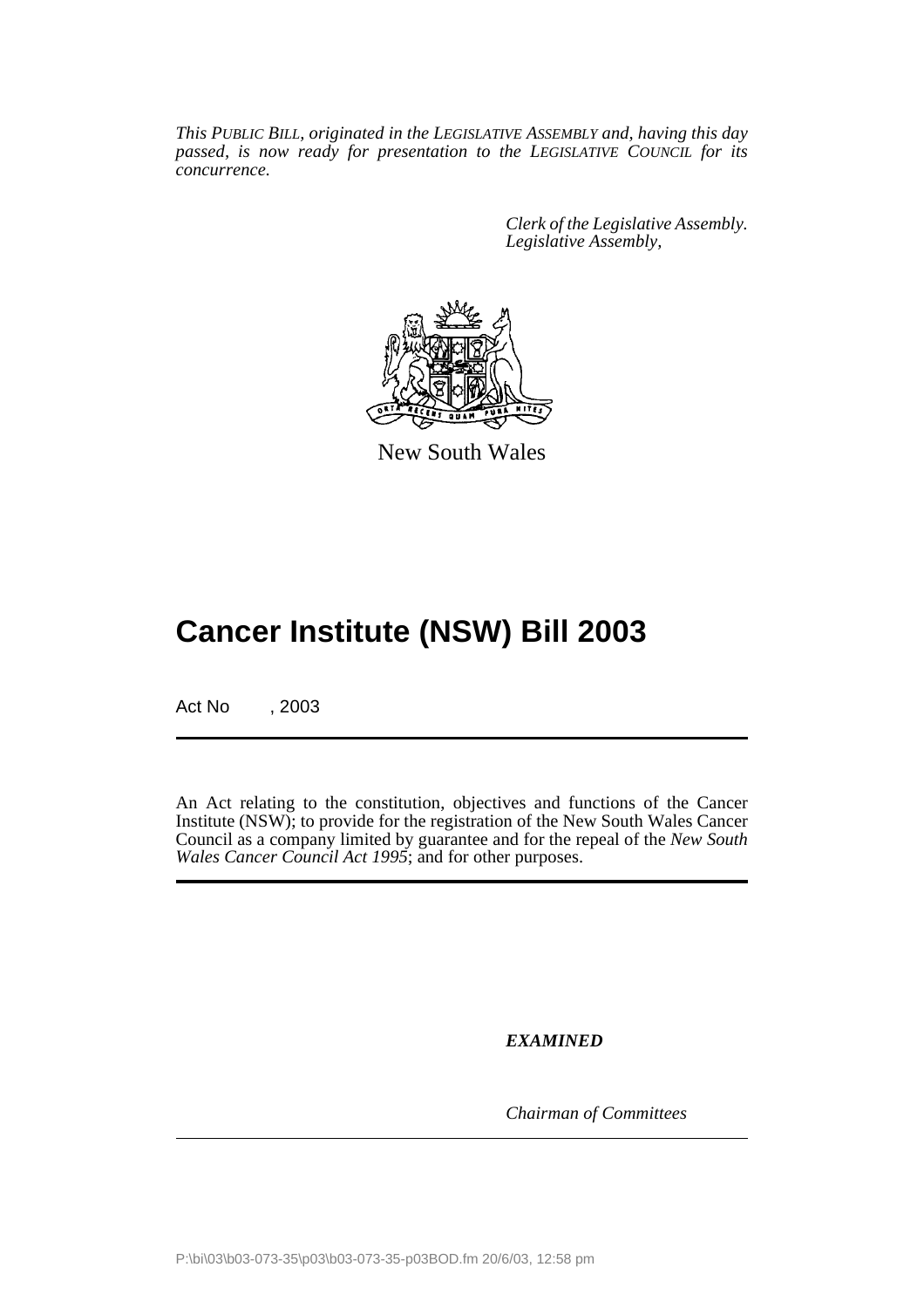# Clause 1 Cancer Institute (NSW) Bill 2003

Part 1 Preliminary

<span id="page-3-3"></span><span id="page-3-2"></span><span id="page-3-1"></span><span id="page-3-0"></span>

| The Legislature of New South Wales enacts: |     |                                                                                                                                                                                                                                                                                                                                                                  | 1                          |
|--------------------------------------------|-----|------------------------------------------------------------------------------------------------------------------------------------------------------------------------------------------------------------------------------------------------------------------------------------------------------------------------------------------------------------------|----------------------------|
| Part 1                                     |     | <b>Preliminary</b>                                                                                                                                                                                                                                                                                                                                               | $\overline{2}$             |
| 1                                          |     | <b>Name of Act</b>                                                                                                                                                                                                                                                                                                                                               | 3                          |
|                                            |     | This Act is the Cancer Institute (NSW) Act 2003.                                                                                                                                                                                                                                                                                                                 | 4                          |
| 2                                          |     | <b>Commencement</b>                                                                                                                                                                                                                                                                                                                                              | 5                          |
|                                            |     | This Act commences on a day or days to be appointed by<br>proclamation.                                                                                                                                                                                                                                                                                          | 6<br>7                     |
| 3                                          |     | <b>Definitions</b>                                                                                                                                                                                                                                                                                                                                               | 8                          |
|                                            | (1) | In this Act:                                                                                                                                                                                                                                                                                                                                                     | 9                          |
|                                            |     | <b>Board</b> means the Board of the Cancer Institute established under<br>section 7.                                                                                                                                                                                                                                                                             | 10<br>11                   |
|                                            |     | <i>cancer control</i> includes any cancer-related activity in the field of<br>human health such as research, the practical application of research,<br>innovation, treatment and care (including palliative care, supportive<br>care and complementary health therapies), prevention, screening,<br>diagnosis, provision of information, training and education. | 12<br>13<br>14<br>15<br>16 |
|                                            |     | <b>Cancer Institute</b> means the Cancer Institute (NSW) constituted by<br>this Act.                                                                                                                                                                                                                                                                             | 17<br>18                   |
|                                            |     | <b>Chief Cancer Officer</b> means the person appointed by the Governor<br>under section 10.                                                                                                                                                                                                                                                                      | 19<br>20                   |
|                                            |     | <b>Director-General</b> means the Director-General of the Department of<br>Health.                                                                                                                                                                                                                                                                               | 21<br>22                   |
|                                            |     | <i>exercise</i> a function includes perform a duty.                                                                                                                                                                                                                                                                                                              | 23                         |
|                                            |     | <i>function</i> includes a power, authority or duty.                                                                                                                                                                                                                                                                                                             | 24                         |
|                                            |     | <i>public health organisation</i> and <i>public health system</i> have the same<br>meanings as in the <i>Health Services Act 1997</i> .                                                                                                                                                                                                                          | 25<br>26                   |
|                                            | (2) | Notes included in this Act do not form part of this Act.                                                                                                                                                                                                                                                                                                         | 27                         |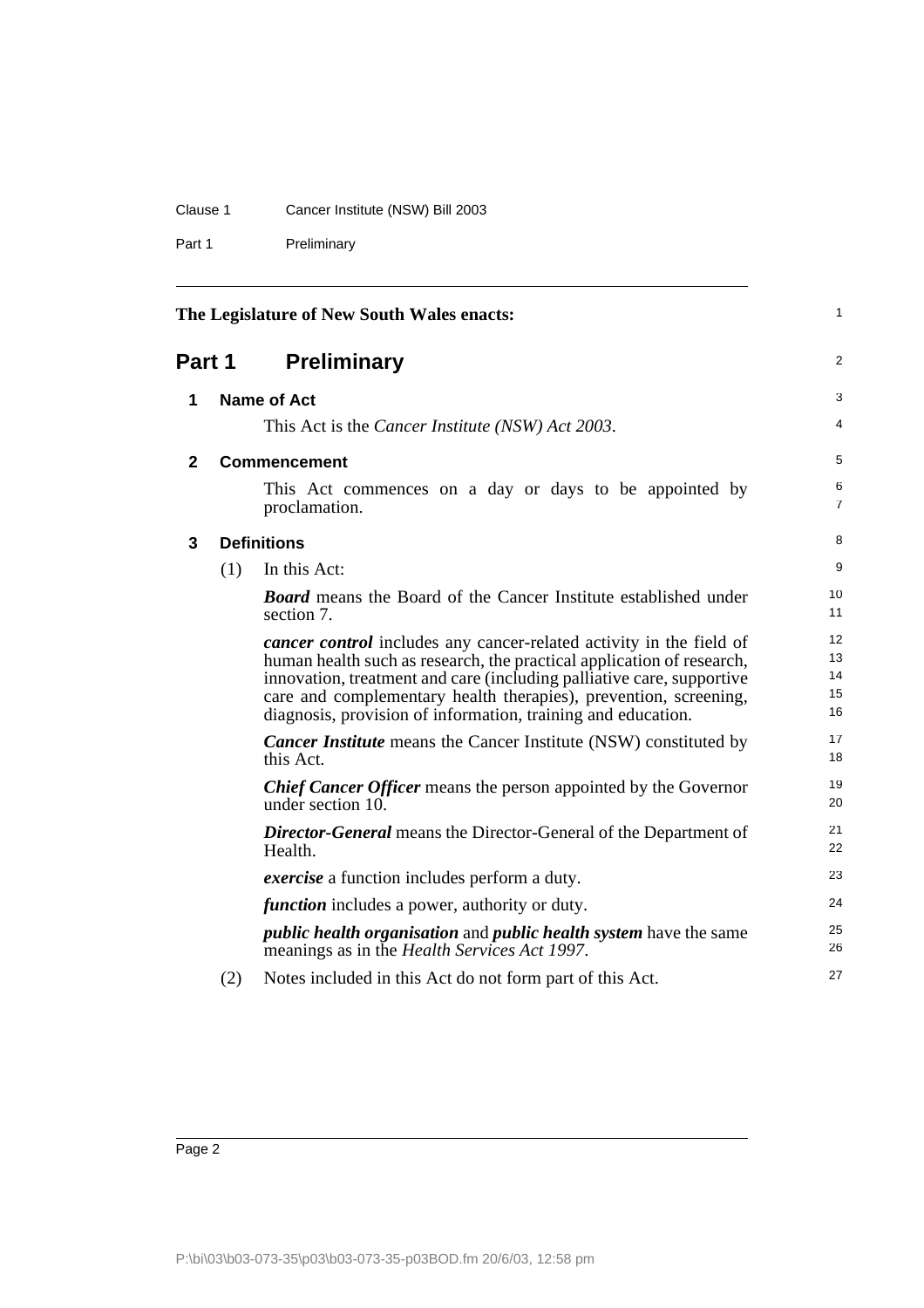| Cancer Institute (NSW) Bill 2003 |        |  |
|----------------------------------|--------|--|
| Cancer Institute (NSW)           | Part 2 |  |

<span id="page-4-3"></span><span id="page-4-2"></span><span id="page-4-1"></span><span id="page-4-0"></span>

| Part 2 |     | <b>Cancer Institute (NSW)</b> |                                                                                                                                                                                                                                                                          | $\mathbf{1}$               |
|--------|-----|-------------------------------|--------------------------------------------------------------------------------------------------------------------------------------------------------------------------------------------------------------------------------------------------------------------------|----------------------------|
| 4      |     |                               | <b>Constitution of Cancer Institute</b>                                                                                                                                                                                                                                  | $\overline{2}$             |
|        | (1) |                               | There is constituted by this Act a corporation with the corporate<br>name of the Cancer Institute (NSW).                                                                                                                                                                 | 3<br>4                     |
|        | (2) |                               | The Cancer Institute is not and does not represent the Crown.                                                                                                                                                                                                            | 5                          |
| 5      |     |                               | <b>Objectives of Cancer Institute</b>                                                                                                                                                                                                                                    | 6                          |
|        |     |                               | The objectives of the Cancer Institute are as follows:                                                                                                                                                                                                                   | $\overline{7}$             |
|        |     | (a)                           | to increase the survival rate for cancer patients,                                                                                                                                                                                                                       | 8                          |
|        |     | (b)                           | to reduce the incidence of cancer in the community,                                                                                                                                                                                                                      | 9                          |
|        |     | (c)                           | to improve the quality of life of cancer patients and their<br>carers,                                                                                                                                                                                                   | 10<br>11                   |
|        |     | (d)                           | to operate as a source of expertise on cancer control for the<br>government, health service providers, medical researchers<br>and the general community.                                                                                                                 | 12<br>13<br>14             |
| 6      |     |                               | <b>Guiding principles</b>                                                                                                                                                                                                                                                | 15                         |
|        |     |                               | In exercising its functions under this Act, the Cancer Institute is to<br>have regard to the following principles:                                                                                                                                                       | 16<br>17                   |
|        |     | (a)                           | effective cancer control requires partnership between the<br>public sector, the private sector and the general community,                                                                                                                                                | 18<br>19                   |
|        |     | (b)                           | resources available for cancer control should be applied so as<br>to maximise the benefit of those resources to the greatest<br>number of people in the most expeditious, efficient and<br>effective manner,                                                             | 20<br>21<br>22<br>23       |
|        |     | (c)                           | there should be an equitable, evidence-based, seamless,<br>patient-centred approach to the care and treatment of cancer<br>patients,                                                                                                                                     | 24<br>25<br>26             |
|        |     | (d)                           | there should be timely, high quality, co-ordinated and mutli-<br>disciplinary care available for all cancer patients, with a focus<br>on improving accessibility irrespective of geographic<br>location, including appropriate networking of cancer-related<br>services. | 27<br>28<br>29<br>30<br>31 |
|        |     | (e)                           | there should be specific accountability for public funds<br>applied by the Cancer Institute to new cancer control<br>activities,                                                                                                                                         | 32<br>33<br>34             |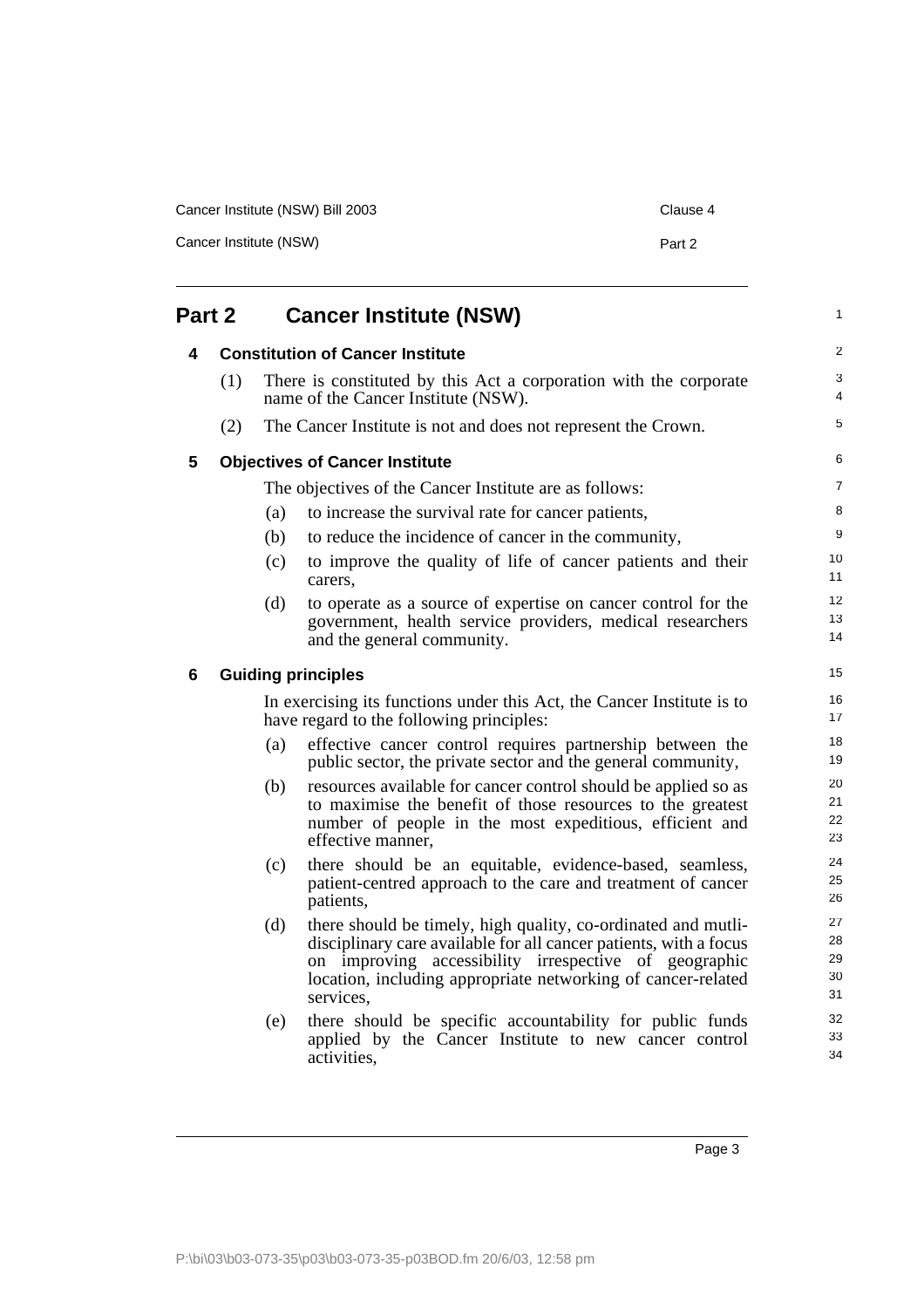# Clause 6 Cancer Institute (NSW) Bill 2003

Part 2 Cancer Institute (NSW)

| (f) | there should be co-operation between State and national<br>bodies engaged in cancer control,                                                                              | 2                        |
|-----|---------------------------------------------------------------------------------------------------------------------------------------------------------------------------|--------------------------|
| (g) | links between cancer control bodies in New South Wales and<br>relevant bodies operating or located interstate or overseas<br>should be developed or enhanced,             | 3<br>$\overline{4}$<br>5 |
| (h) | up to date information about cancer control (including cancer-<br>related philanthropic activities) should be publicly available<br>and easily accessible,                | 6<br>7<br>8              |
| (1) | cancer-related research activities should be developed in a<br>manner that maximises gains and builds optimal research<br>depth in a number of key research institutions. | 9<br>10<br>11            |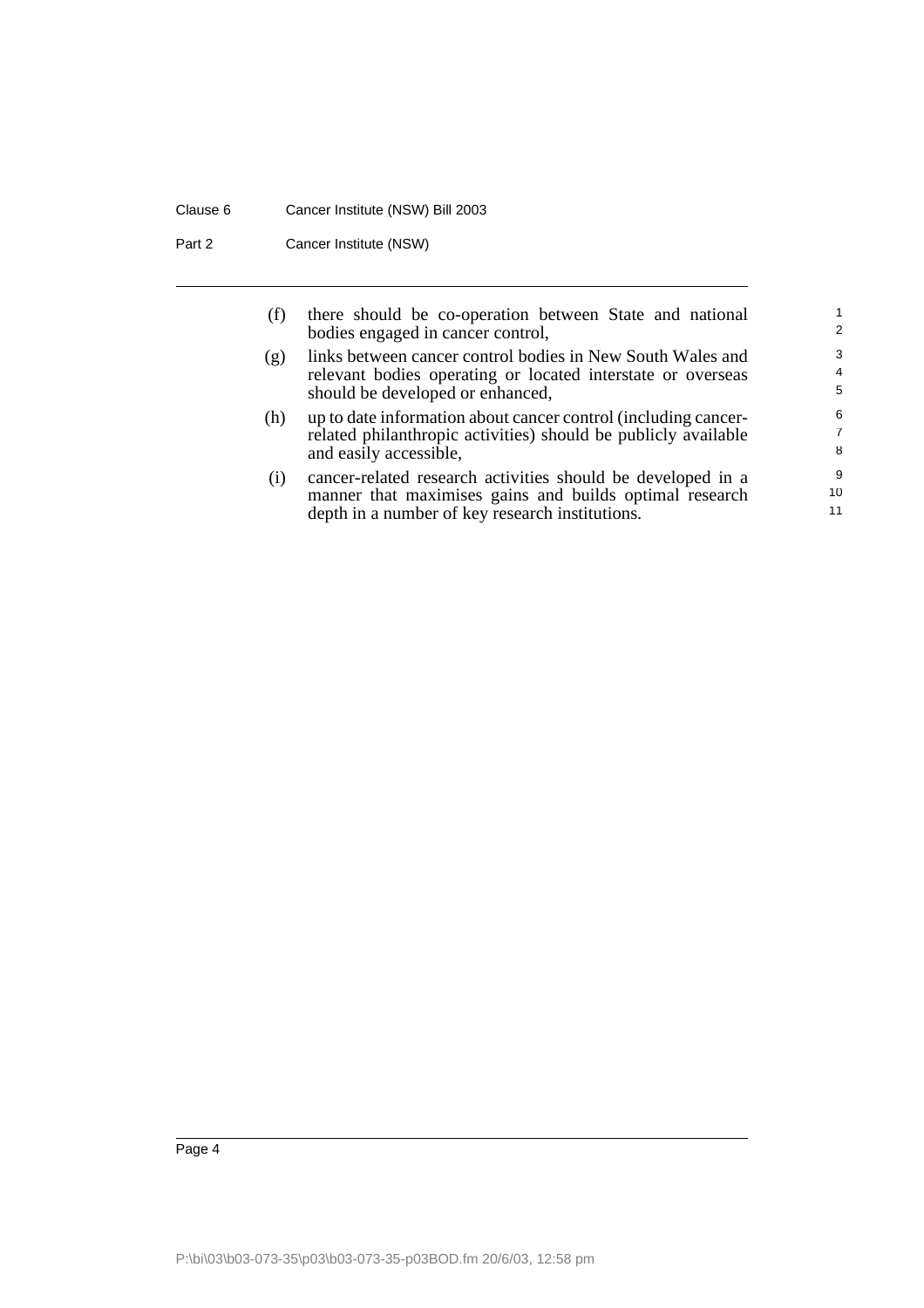| Cancer Institute (NSW) Bill 2003         |        |  |
|------------------------------------------|--------|--|
| Management and staff of Cancer Institute | Part 3 |  |

<span id="page-6-3"></span><span id="page-6-2"></span><span id="page-6-1"></span><span id="page-6-0"></span>

| Part 3 |     |                   | <b>Management and staff of Cancer Institute</b>                                                                                                                                                 | 1                        |
|--------|-----|-------------------|-------------------------------------------------------------------------------------------------------------------------------------------------------------------------------------------------|--------------------------|
| 7      |     |                   | <b>Board of Cancer Institute</b>                                                                                                                                                                |                          |
|        | (1) |                   | There is established by this section a Board of the Cancer Institute.                                                                                                                           | 3                        |
|        | (2) |                   | The affairs of the Cancer Institute are to be governed by the Board.                                                                                                                            | 4                        |
|        | (3) |                   | Any act, matter or thing done in the name of, or on behalf of, the<br>Cancer Institute by the Board, or with the authority of the Board, is<br>taken to have been done by the Cancer Institute. | 5<br>6<br>$\overline{7}$ |
|        | (4) |                   | The Board is subject to the control and direction of the Minister,<br>except in relation to a report or recommendation made by the Board<br>to the Minister.                                    | 8<br>9<br>10             |
| 8      |     |                   | <b>Membership of Board</b>                                                                                                                                                                      | 11                       |
|        | (1) |                   | The Board is to consist of:                                                                                                                                                                     | 12                       |
|        |     | (a)               | at least 7, but not more than 10, persons appointed by the<br>Minister, and                                                                                                                     | 13<br>14                 |
|        |     | (b)               | the Chief Cancer Officer.                                                                                                                                                                       | 15                       |
|        | (2) |                   | Schedule 1 has effect with respect to the members and procedure of<br>the Board.                                                                                                                | 16<br>17                 |
| 9      |     | <b>Committees</b> |                                                                                                                                                                                                 | 18                       |
|        | (1) |                   | The Board is to establish the following committees:                                                                                                                                             | 19                       |
|        |     | (a)               | an Ethics Committee,                                                                                                                                                                            | 20                       |
|        |     | (b)               | a Clinical Services Advisory Committee,                                                                                                                                                         | 21                       |
|        |     | (c)               | a Research Advisory Committee,                                                                                                                                                                  | 22                       |
|        |     | (d)               | a Quality and Clinical Effectiveness Advisory Committee,                                                                                                                                        | 23                       |
|        |     | (e)               | such other committees as the Board considers appropriate to<br>provide advice and assistance to the Board in carrying out its<br>functions.                                                     | 24<br>25<br>26           |
|        | (2) |                   | Each such committee has the function of providing advice, in its<br>respective area of expertise, to the Board on:                                                                              | 27<br>28                 |
|        |     | (a)               | the priorities of the Cancer Institute in achieving its<br>objectives, and                                                                                                                      | 29<br>30                 |
|        |     | (b)               | such other matters as the Board from time to time requests.                                                                                                                                     | 31                       |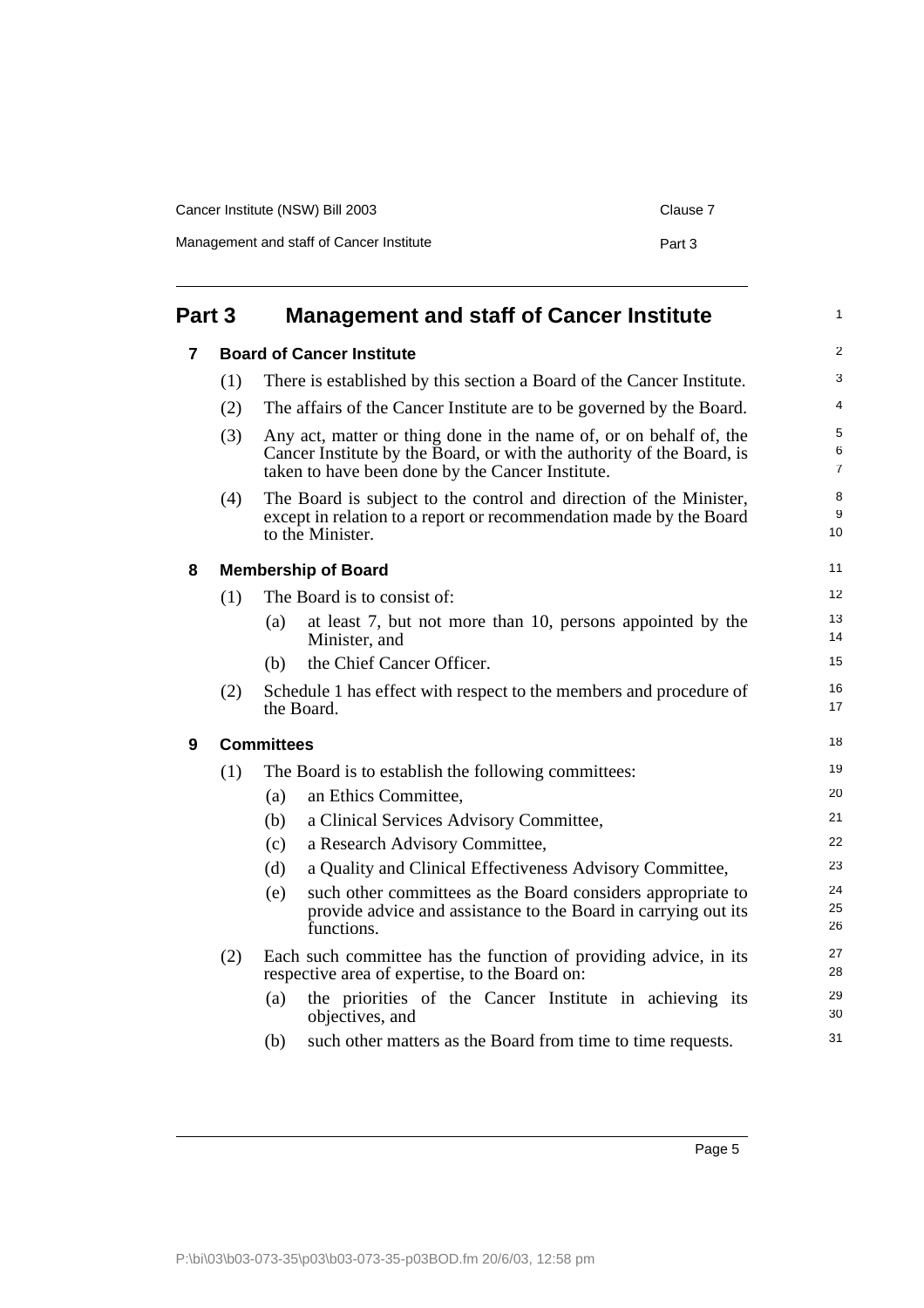## Clause 10 Cancer Institute (NSW) Bill 2003

Part 3 Management and staff of Cancer Institute

<span id="page-7-0"></span>

|    | (3) | A committee of the Board is to consist of such persons (including<br>health care professionals) with relevant expertise in the area in<br>respect of which the committee is established.                                                                                                                                                     | $\mathbf{1}$<br>$\mathbf{2}$<br>3 |
|----|-----|----------------------------------------------------------------------------------------------------------------------------------------------------------------------------------------------------------------------------------------------------------------------------------------------------------------------------------------------|-----------------------------------|
|    | (4) | It does not matter that some or all of the members of a committee of<br>the Board are not members of the Board.                                                                                                                                                                                                                              | 4<br>5                            |
| 10 |     | <b>Chief Cancer Officer</b>                                                                                                                                                                                                                                                                                                                  | 6                                 |
|    | (1) | The Governor may appoint a Chief Cancer Officer. Chapter 2 of the<br>Public Sector Employment and Management Act 2002 does not<br>apply to or in respect of the Chief Cancer Officer.                                                                                                                                                        | $\overline{7}$<br>8<br>9          |
|    | (2) | Subject to this Act, the Chief Cancer Officer holds office for such<br>period (not exceeding 5 years) as is specified in his or her instrument<br>of appointment.                                                                                                                                                                            | 10<br>11<br>12 <sup>2</sup>       |
|    | (3) | The Chief Cancer Officer is the chief executive officer of the Cancer<br>Institute.                                                                                                                                                                                                                                                          | 13<br>14                          |
|    | (4) | The Chief Cancer Officer:                                                                                                                                                                                                                                                                                                                    | 15                                |
|    |     | is responsible for the management of the affairs of the Cancer<br>(a)<br>Institute, subject to and in accordance with any directions of<br>the Board, and                                                                                                                                                                                    | 16<br>17<br>18                    |
|    |     | has and may exercise such other functions as are conferred or<br>(b)<br>imposed on the Chief Cancer Officer by or under this or any<br>other Act.                                                                                                                                                                                            | 19<br>20<br>21                    |
|    | (5) | The Chief Cancer Officer is taken, while holding that office, to be a<br>member of staff of the Cancer Institute. However, nothing in this<br>section enables the Cancer Institute to remove the Chief Cancer<br>Officer from office.                                                                                                        | 22<br>23<br>24<br>25              |
|    | (6) | Without limiting the operation of section 11 $(2)$ , the conditions<br>(including remuneration) of the Chief Cancer Officer are, subject to<br>the provisions of the instrument of appointment or any subsequent<br>instrument executed by the Governor, to be determined in<br>accordance with section 115 of the Health Services Act 1997. | 26<br>27<br>28<br>29<br>30        |
|    | (7) | The Chief Cancer Officer ceases to hold office if the Chief Cancer<br>Officer:                                                                                                                                                                                                                                                               | 31<br>32                          |
|    |     | resigns the office by instrument in writing addressed to the<br>(a)<br>Governor, or                                                                                                                                                                                                                                                          | 33<br>34                          |
|    |     | is removed from office by the Governor under subsection (8).<br>(b)                                                                                                                                                                                                                                                                          | 35                                |
|    | (8) | The Governor may remove the Chief Cancer Officer from office at<br>any time for any or no reason and without notice.                                                                                                                                                                                                                         | 36<br>37                          |
|    |     |                                                                                                                                                                                                                                                                                                                                              |                                   |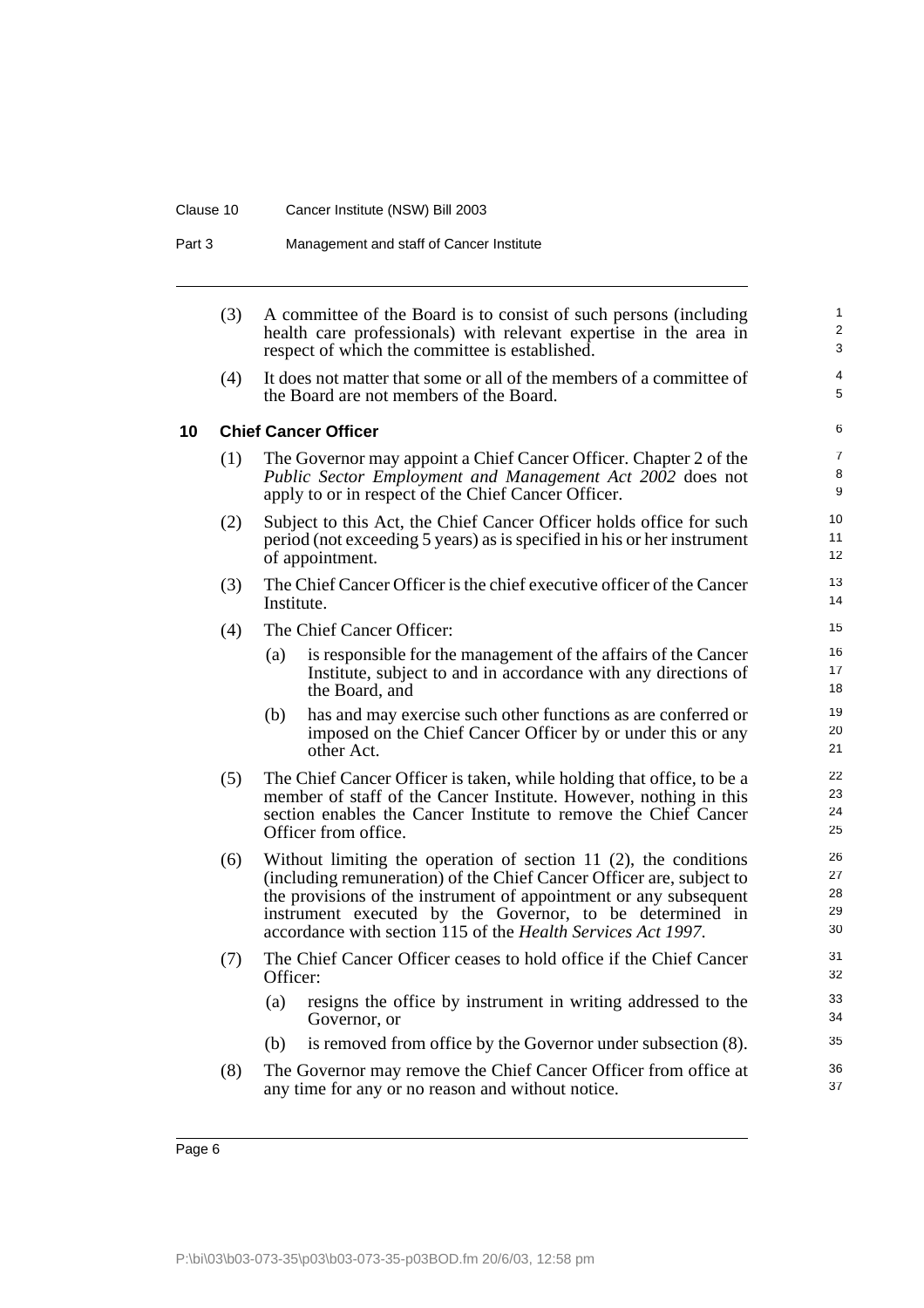| Cancer Institute (NSW) Bill 2003         |        |  |  |
|------------------------------------------|--------|--|--|
| Management and staff of Cancer Institute | Part 3 |  |  |

## <span id="page-8-0"></span>**11 Staff of Cancer Institute**

- (1) The Cancer Institute may employ such staff as may be necessary for the purpose of exercising its functions. Chapter 2 of the *Public Sector Employment and Management Act 2002* does not apply to or in respect of any such staff.
- (2) Part 1 of Chapter 9 of the *Health Services Act 1997* applies to and in respect of the staff of the Cancer Institute as if those persons were employees in the NSW Health Service.
- (3) The Cancer Institute may arrange for the use of the services of any staff (by secondment or otherwise) or facilities of a government department or public authority. For the purposes of this Act, a person whose services are made use of under this subsection is a member of staff of the Cancer Institute.
- (4) The Cancer Institute may engage consultants for the purposes of getting expert advice.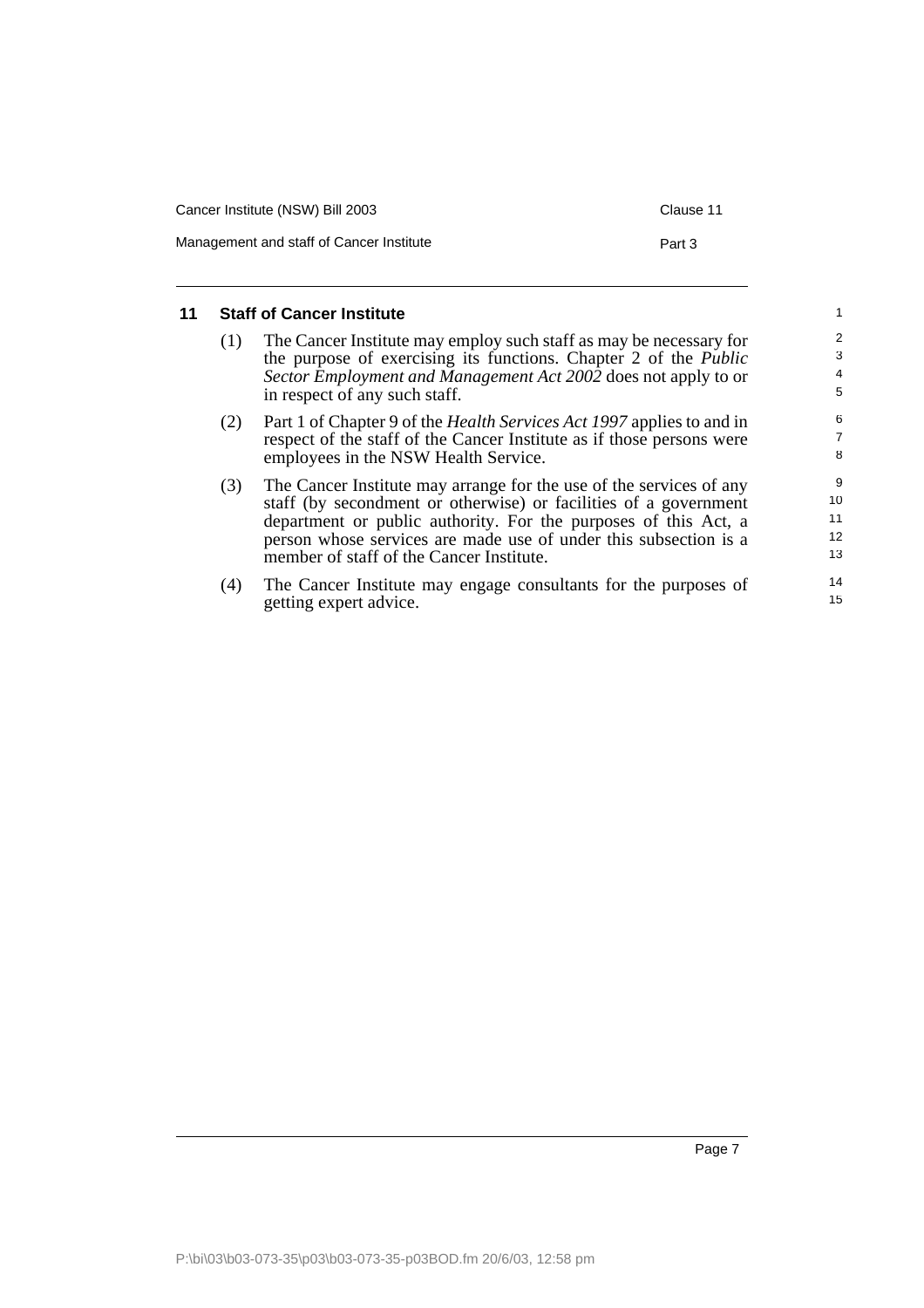#### Clause 12 Cancer Institute (NSW) Bill 2003

Part 4 **Functions of Cancer Institute** 

# <span id="page-9-0"></span>**Part 4 Functions of Cancer Institute**

### <span id="page-9-1"></span>**12 General functions of Cancer Institute**

- (1) The Cancer Institute may do and perform all acts and things that are necessary or convenient for giving effect to its objectives.
- (2) Without limiting subsection (1), the Cancer Institute has the following functions:
	- (a) to undertake, commission or sponsor cancer-related research and development,

1

- (b) to facilitate collaboration and co-operation between bodies involved in cancer-related research and development and in doing so, to establish a publicly available register of such bodies,
- (c) to provide a system that facilitates expeditious ethical approval for multi-centre clinical trials and other cancerrelated research,
- (d) to foster and support best practice in, and an evidence-based approach to, cancer control, including participating in the development, evaluation, recommendation or endorsement of guidelines, protocols and practices for cancer control,
- (e) to accredit programs relating to cancer control, including prevention and screening programs,
- (f) to review, monitor, evaluate and recommend improvements to cancer-related programs and proposed initiatives in the public health system in relation to cancer control,
- (g) to facilitate improvements in the effectiveness of cancer control and to develop or endorse strategies to achieve such improvements,
- (h) to review, develop or commission innovative programs for cancer control,
- (i) to develop, in conjunction with the Department of Health and public health organisations, a State Cancer Plan by 30 June 2004 for consideration by the Minister for Health and, in conjunction with the Department of Health and public health organisations, to review and recommend changes (if any) to the Plan for consideration by the Minister for Health at least every 2 years after that date (or within such other period as may be determined by the Minister for Health),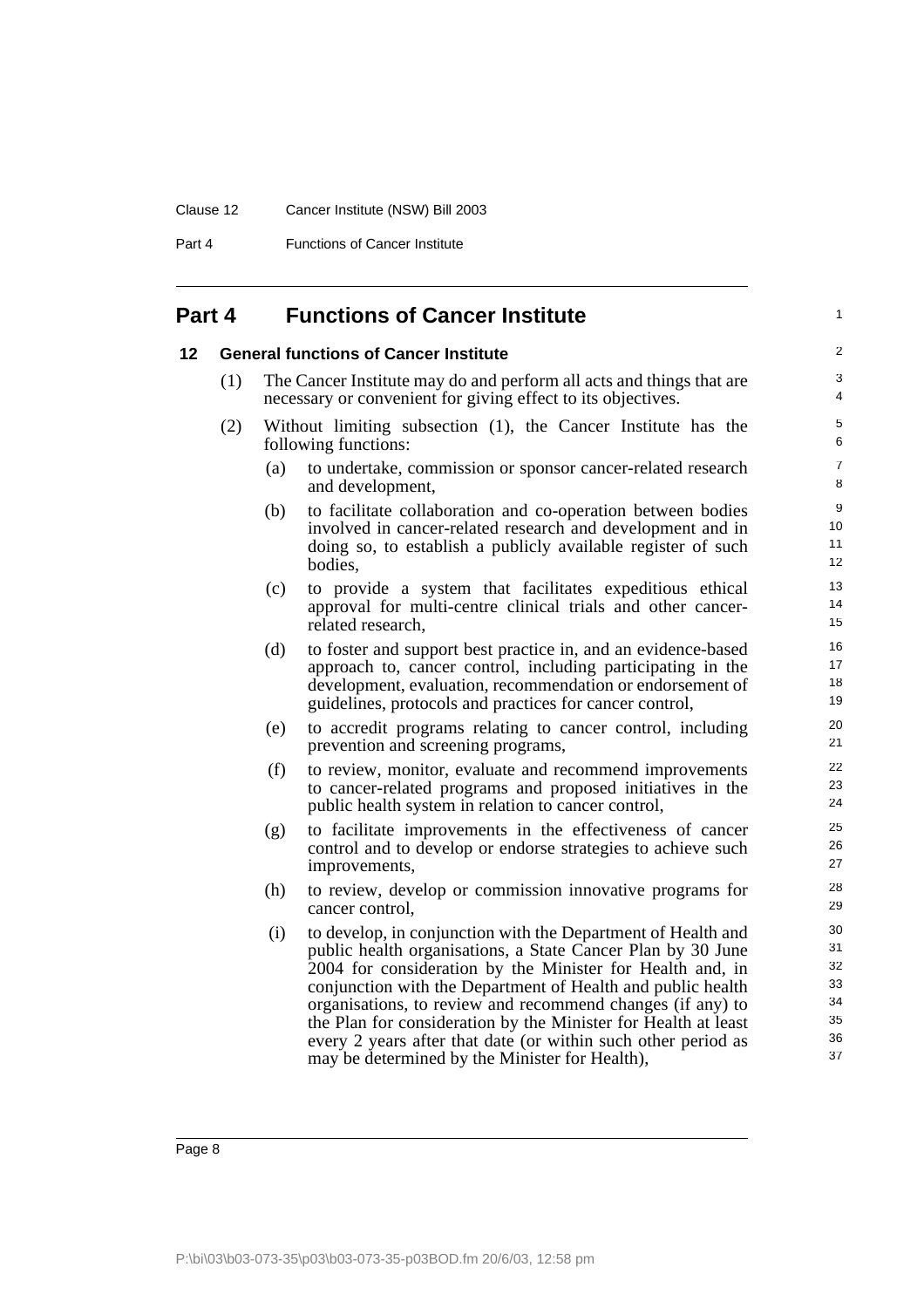Functions of Cancer Institute

| - |  |
|---|--|
|   |  |

<span id="page-10-0"></span>

|    |     | (i) | to advise and make recommendations to the Minister on the<br>manner in which that portion of the money appropriated from<br>the Consolidated Fund in any financial year to the Minister for<br>Health, and which the Minister for Health has specifically<br>designated to be administered by the Cancer Institute, is to be<br>expended, | $\mathbf{1}$<br>$\overline{2}$<br>3<br>4<br>5<br>6 |
|----|-----|-----|-------------------------------------------------------------------------------------------------------------------------------------------------------------------------------------------------------------------------------------------------------------------------------------------------------------------------------------------|----------------------------------------------------|
|    |     | (k) | to advise the Minister and the Director-General on such<br>matters in relation to cancer control as may be required by the<br>Minister or the Director-General from time to time,                                                                                                                                                         | $\overline{7}$<br>8<br>9                           |
|    |     | (1) | to undertake the assessment of any cancer control service or<br>program in the public health system as may be required by the<br>Minister for Health or the Director-General from time to time<br>and to report to the Minister for Health or the Director-<br>General on the outcome of that assessment,                                 | 10<br>11<br>12 <sup>2</sup><br>13<br>14            |
|    |     | (m) | to investigate, evaluate and advise on complementary<br>therapies in the care and treatment of cancer patients, having<br>regard to their clinical effectiveness, safety and effect on<br>quality of life,                                                                                                                                | 15<br>16<br>17<br>18                               |
|    |     | (n) | to obtain, collate, maintain and analyse information relating to<br>cancer control.                                                                                                                                                                                                                                                       | 19<br>20                                           |
|    |     | (0) | to disseminate information and advice about cancer control,                                                                                                                                                                                                                                                                               | 21                                                 |
|    |     | (p) | to provide training and education relevant to cancer control,                                                                                                                                                                                                                                                                             | 22                                                 |
|    |     | (q) | to consult, collaborate and co-operate with public health<br>organisations, consumers, health professionals, government<br>agencies, non-government organisations and other persons or<br>bodies involved in cancer control,                                                                                                              | 23<br>24<br>25<br>26                               |
|    |     | (r) | to engage in fund raising activities for cancer-related purposes<br>and to establish a publicly available register of the bodies that<br>conduct any such fund raising activities,                                                                                                                                                        | 27<br>28<br>29                                     |
|    |     | (s) | to exercise such other functions in relation to cancer control<br>as may be prescribed by the regulations.                                                                                                                                                                                                                                | 30<br>31                                           |
|    | (3) |     | The Cancer Institute has such other functions as are conferred or<br>imposed on it by or under this or any other Act or law.                                                                                                                                                                                                              | 32<br>33                                           |
| 13 |     |     | <b>Collection of cancer control information</b>                                                                                                                                                                                                                                                                                           | 34                                                 |
|    | (1) |     | The Cancer Institute may request any person or body to provide the<br>Cancer Institute with any information about cancer control that is<br>held by the person or body.                                                                                                                                                                   | 35<br>36<br>37                                     |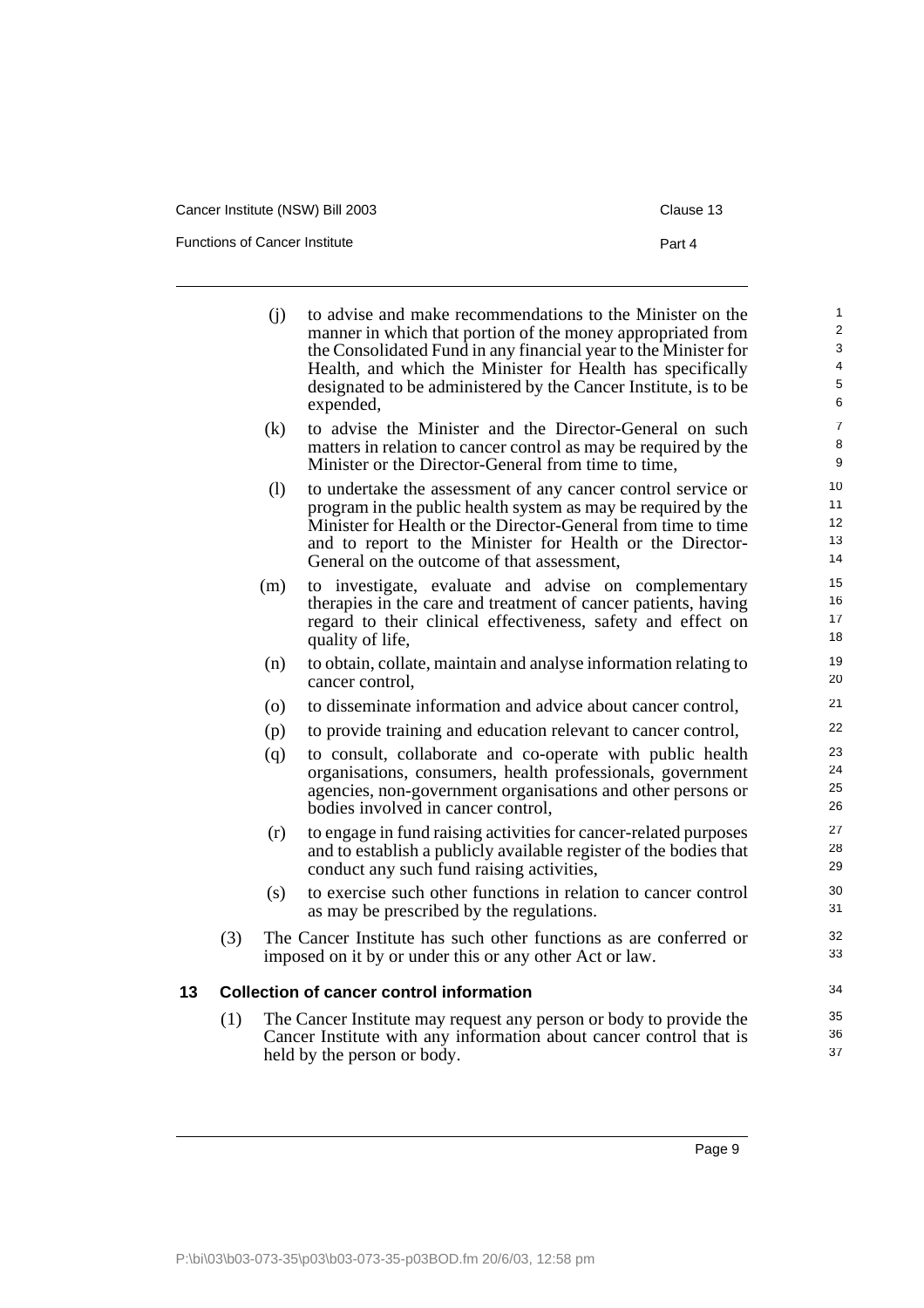#### Clause 14 Cancer Institute (NSW) Bill 2003

Part 4 **Functions of Cancer Institute** 

| (2) | If any such request is made with respect to the Department of Health  |
|-----|-----------------------------------------------------------------------|
|     | or a public health organisation, the request must be complied with if |
|     | the Director-General consents to the provision of the information     |
|     | concerned.                                                            |

22

35

## <span id="page-11-0"></span>**14 Report on activities of Cancer Institute**

| (1) | The Cancer Institute is required to report to the Minister within 4  |
|-----|----------------------------------------------------------------------|
|     | months after the end of each financial year on the activities of the |
|     | Cancer Institute for the previous financial year.                    |

- (2) The first such report is required to be provided in respect of the financial year ending 30 June 2004.
- (3) A report under this section is to include the following information in respect of the financial year to which the report relates:
	- (a) the outcomes achieved from the initiatives of the Cancer Institute,
	- (b) details about the trends in the incidence of cancer and the mortality and survival rates for cancer in New South Wales,
	- (c) an overview of cancer-related research and philanthropic activities in New South Wales.
- (4) The Minister is to cause each report provided under this section to be tabled in both Houses of Parliament within one month after receiving it.

### <span id="page-11-1"></span>**15 Powers in relation to property**

(1) The Cancer Institute may: (a) acquire land (including an interest in land), for the purpose of the exercise of its functions, by agreement or by compulsory process in accordance with the *Land Acquisition (Just Terms Compensation) Act 1991*, and (b) acquire any other property for the purpose of the exercise of its functions, and (c) sell, lease, mortgage or otherwise dispose of land or any other property. (2) However, the Cancer Institute must not: (a) acquire land by any means, or 23 24 25 26 27 28 29 30 31 32 33 34

(b) dispose of land by sale, lease, mortgage or otherwise,

except with the approval of the Minister.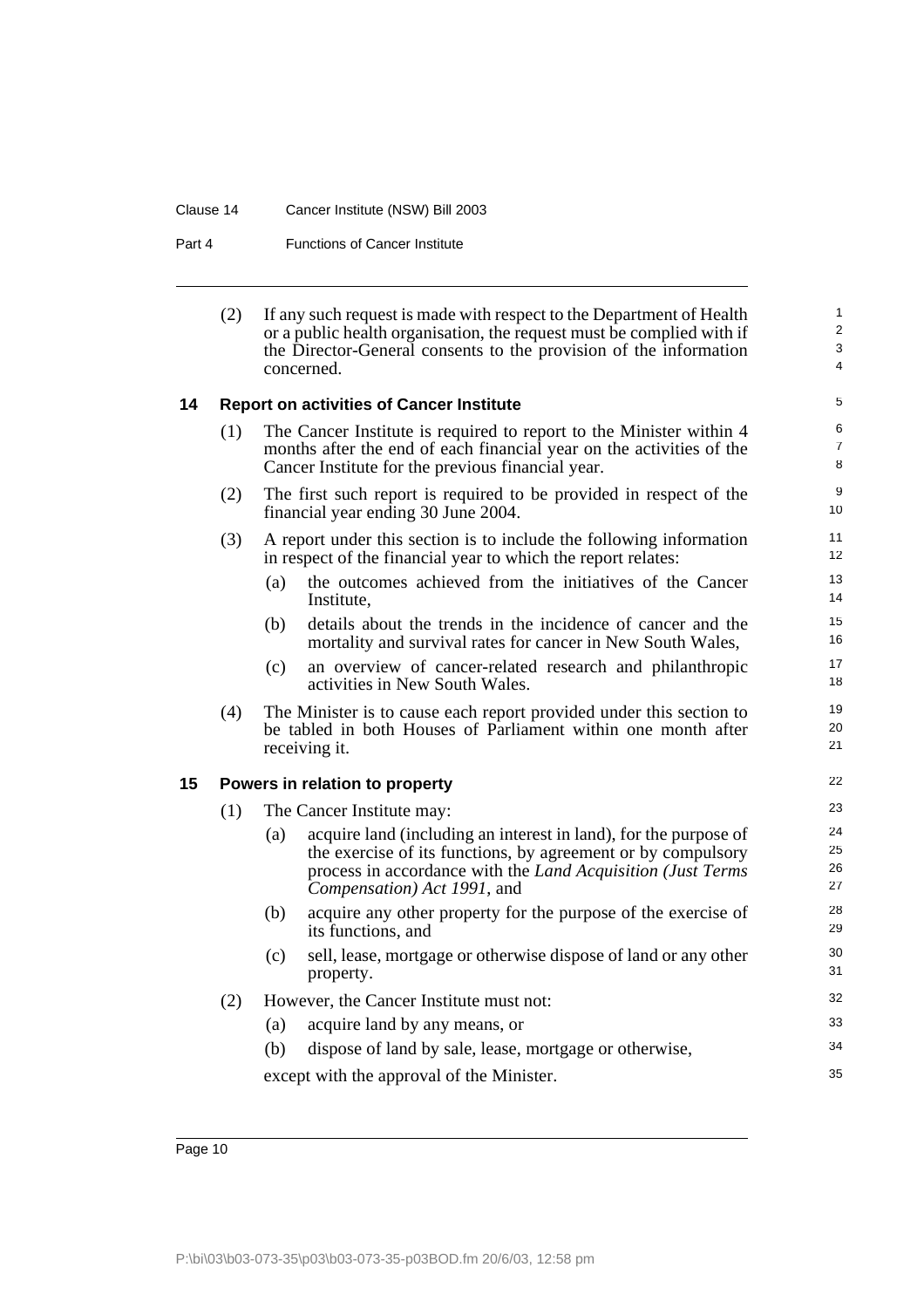|  | Cancer Institute (NSW) Bill 2003 |
|--|----------------------------------|
|--|----------------------------------|

Functions of Cancer Institute

| ×<br>œ<br>۰, |  |
|--------------|--|
|--------------|--|

<span id="page-12-0"></span>

|    | (3) |     | The Cancer Institute may request the Minister to give approval to<br>(and the Minister may approve) a disposition or dedication of land<br>or a use of land, being a disposition, dedication or use:                                                                                                                                                                                                                              | $\mathbf{1}$<br>$\overline{\mathbf{c}}$<br>3 |
|----|-----|-----|-----------------------------------------------------------------------------------------------------------------------------------------------------------------------------------------------------------------------------------------------------------------------------------------------------------------------------------------------------------------------------------------------------------------------------------|----------------------------------------------|
|    |     | (a) | that is contrary to a provision of, or a trust arising under, the<br>Crown grant of that land, or                                                                                                                                                                                                                                                                                                                                 | 4<br>5                                       |
|    |     | (b) | that, if this section had not been enacted, may make the land<br>liable to be forfeited to the Crown.                                                                                                                                                                                                                                                                                                                             | 6<br>$\overline{7}$                          |
|    | (4) |     | If the Minister has given an approval under this section to a<br>disposition or dedication of land, or to a use of land, neither the<br>disposition or dedication of the land (or its subsequent use) nor the<br>use of the land:                                                                                                                                                                                                 | 8<br>9<br>10<br>11                           |
|    |     | (a) | is to be regarded as a breach of any provision of, or any trust<br>arising under, the Crown grant of that land, or                                                                                                                                                                                                                                                                                                                | 12<br>13                                     |
|    |     | (b) | is to make the land liable to be forfeited to the Crown.                                                                                                                                                                                                                                                                                                                                                                          | 14                                           |
| 16 |     |     | Power to accept gifts, devises or bequests                                                                                                                                                                                                                                                                                                                                                                                        | 15                                           |
|    | (1) |     | The Cancer Institute has power to acquire by gift, devise or bequest<br>any property for the purposes of this Act and to agree to, and carry<br>out, the conditions (if any) of the gift, devise or bequest.                                                                                                                                                                                                                      | 16<br>17<br>18                               |
|    | (2) |     | The rule of law against remoteness of vesting does not apply to any<br>condition of a gift, devise or bequest to which the Cancer Institute<br>has agreed.                                                                                                                                                                                                                                                                        | 19<br>20<br>21                               |
|    | (3) |     | If the Cancer Institute accepts a gift or bequest of securities which<br>are comprised of debentures, debenture stock, preference or<br>ordinary stock or preference or ordinary shares, of a company under<br>the Corporations Act 2001 of the Commonwealth, and the securities<br>are not subject to any liability for calls or other payments other than<br>a call or calls within a limited period, the Cancer Institute may: | 22<br>23<br>24<br>25<br>26<br>27             |
|    |     | (a) | retain the securities, and                                                                                                                                                                                                                                                                                                                                                                                                        | 28                                           |
|    |     | (b) | pay any calls or other payment in respect of the securities, and                                                                                                                                                                                                                                                                                                                                                                  | 29                                           |
|    |     | (c) | exercise any rights to participate in an issue of securities<br>accruing to the Cancer Institute as the holder of the securities<br>retained.                                                                                                                                                                                                                                                                                     | 30<br>31<br>32                               |
|    | (4) |     | The Duties Act 1997 does not apply to or in respect of any gift to, or<br>bequest or devise in favour of, the Cancer Institute.                                                                                                                                                                                                                                                                                                   | 33<br>34                                     |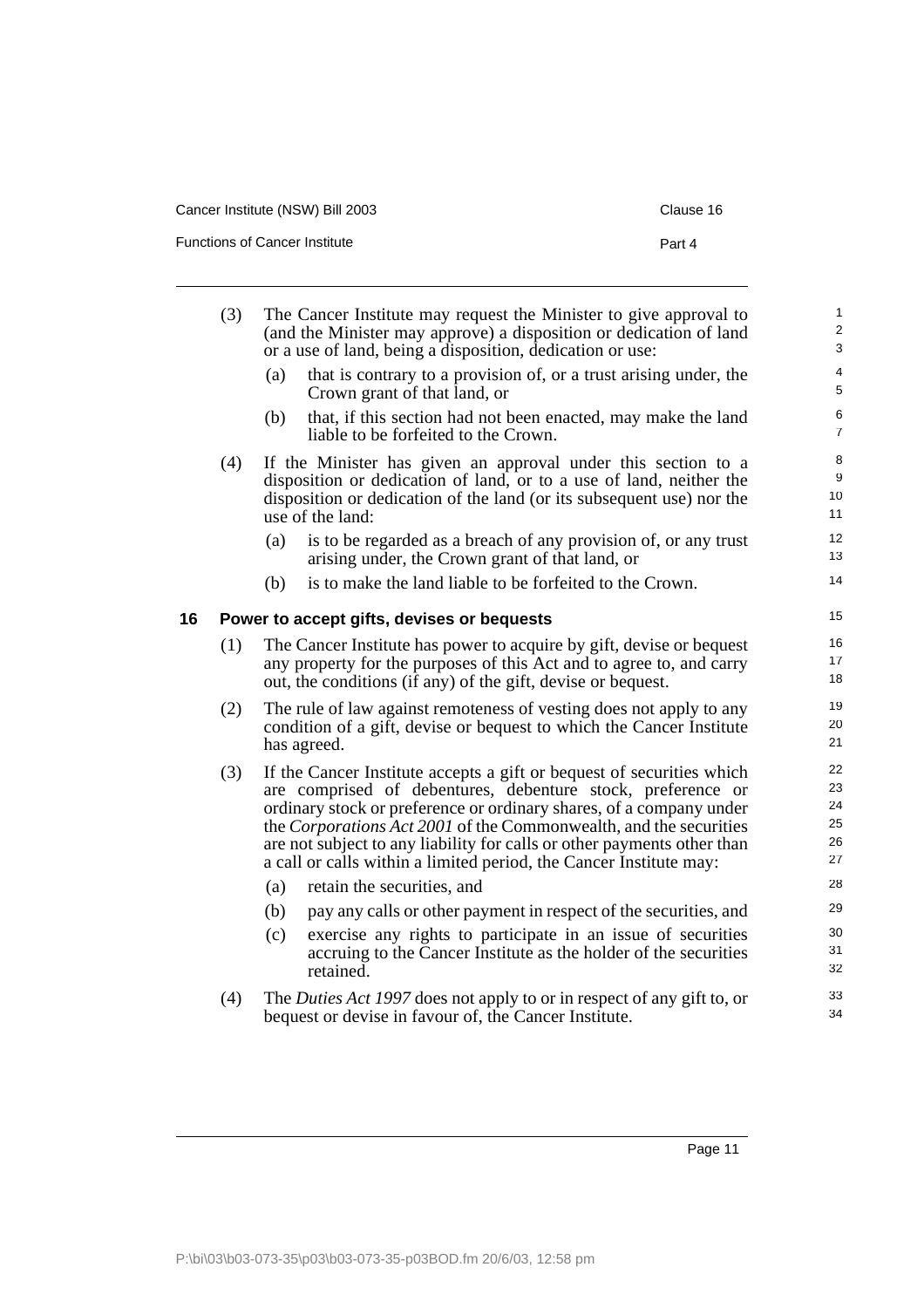#### Clause 17 Cancer Institute (NSW) Bill 2003

Part 4 **Functions of Cancer Institute** 

#### <span id="page-13-2"></span><span id="page-13-1"></span><span id="page-13-0"></span>**17 Contracts of Cancer Institute** (1) The Cancer Institute may make and enter into contracts or agreements with any person for the performance of services, or for the supply of any goods, by that person with respect to the exercise by the Cancer Institute of its functions. (2) Any contract or agreement under this section is taken, for the purposes of the *Constitution Act 1902*, to be a contract or agreement for or on account of the Public Service of New South Wales. **18 Investments** (1) The Cancer Institute may invest money held by it: (a) in such manner as may be authorised by the *Public Authorities (Financial Arrangements) Act 1987*, or (b) if that Act does not confer power to invest money so held, in any manner authorised for the time being for the investment of trust funds and in any other manner approved by the Minister with the concurrence of the Treasurer. (2) The Cancer Institute may at any time dispose of any of its investments and apply the proceeds for the purpose of exercising its functions. (3) This section is, in relation to the investment of any funds, subject to the terms of any trust applying to those funds. **19 By-laws** (1) The Cancer Institute may, with the approval of the Minister, make by-laws, not inconsistent with this Act or the regulations, for or with respect to the following: (a) the keeping of records concerning the acts, decisions and proceedings of the Board, (b) the procedure for the calling of meetings of the Board and for the conduct of business at those meetings, (c) the appointment and functions of committees of the Board, (d) the custody and use of the seal of the Cancer Institute. (2) A provision of a by-law may do any one or more of the following: (a) apply generally or be limited in its application to reference to specified exceptions or factors, 1  $\overline{2}$ 3 4 5 6 7 8 9  $1<sub>0</sub>$ 11 12 13 14 15 16 17 18 19 20 21 22 23 24 25 26 27 28 29 30 31 32 33 34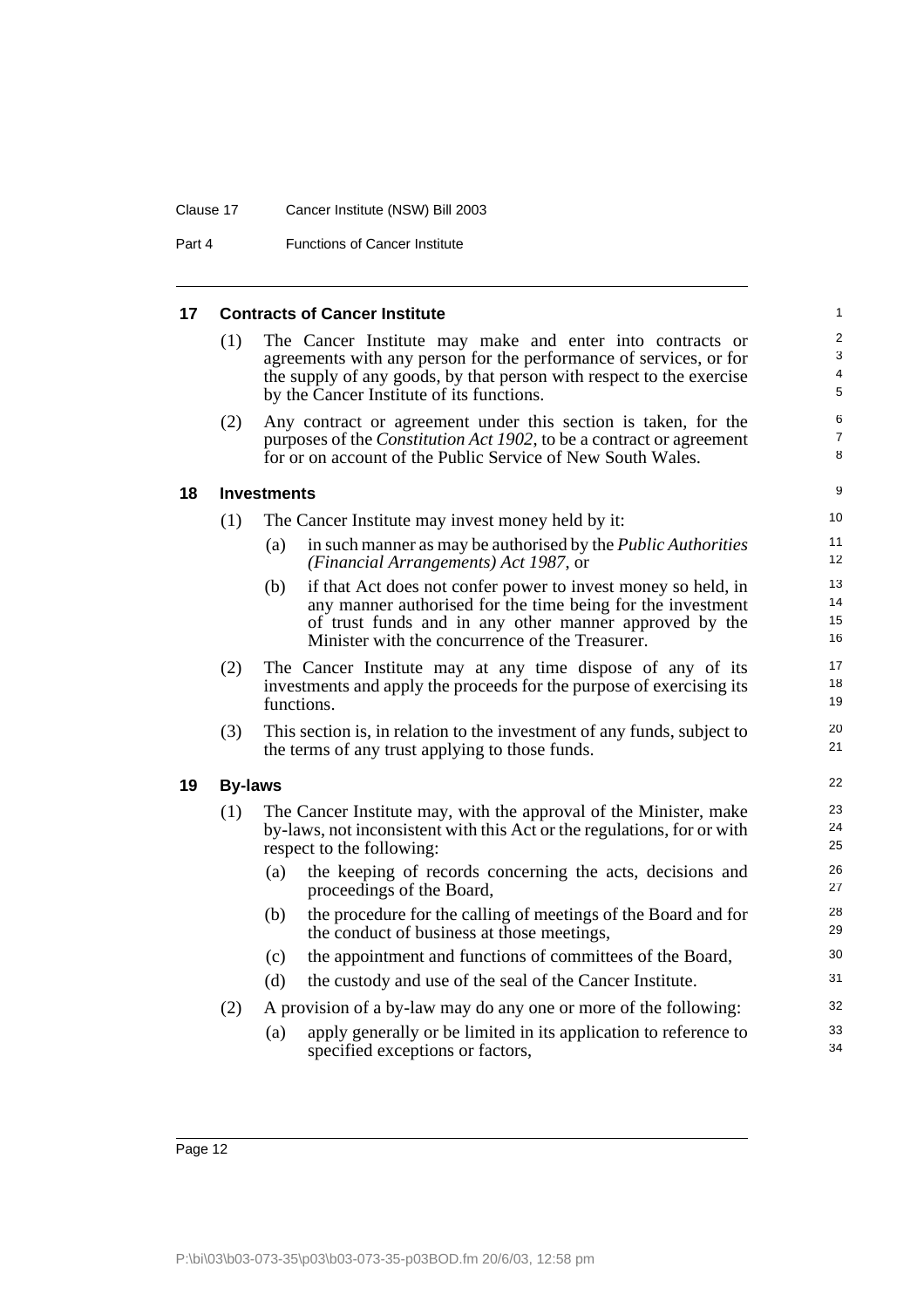| Cancer Institute (NSW) Bill 2003 | Clause 20 |
|----------------------------------|-----------|
| Functions of Cancer Institute    | Part 4    |
|                                  |           |

- (b) apply differently according to different factors of a specified kind,
- (c) authorise any matter or thing to be from time to time determined, applied or regulated by any specified person or body.
- (3) Judicial notice is to be taken of a by-law authenticated by the seal of the Cancer Institute or in accordance with section 23. It is to be presumed, in the absence of evidence to the contrary, that all conditions and preliminary steps precedent to the making of the bylaw have been complied with and performed.

## <span id="page-14-0"></span>**20 Delegations by Cancer Institute**

| (1) | The Cancer Institute may delegate to any member of staff of the   |
|-----|-------------------------------------------------------------------|
|     | Cancer Institute the exercise of any of its functions other than: |

- (a) this power of delegation, and
- (b) the power to make by-laws.
- (2) The Minister may give any direction to the Cancer Institute concerning delegations under this section that the Minister thinks appropriate.
- (3) Nothing in this section authorises the Cancer Institute to delegate the whole of its functions to another person.
- (4) For the purposes of this section, the functions of the Cancer Institute include the functions of the Board.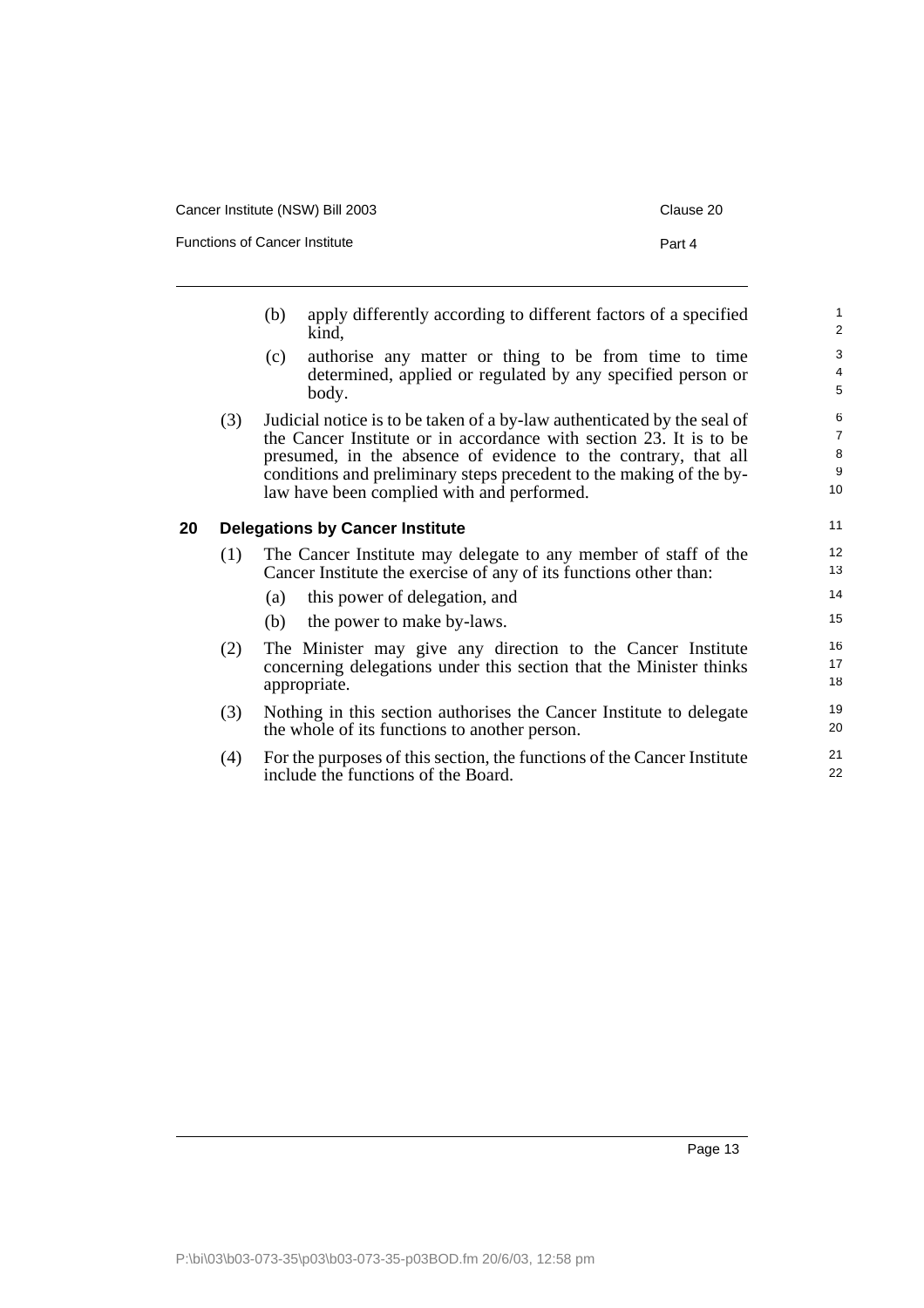# Clause 21 Cancer Institute (NSW) Bill 2003

Part 5 Miscellaneous provisions

<span id="page-15-4"></span><span id="page-15-3"></span><span id="page-15-2"></span><span id="page-15-1"></span><span id="page-15-0"></span>

| Part 5 |     | <b>Miscellaneous provisions</b>                                                                                                                                                                   | 1           |
|--------|-----|---------------------------------------------------------------------------------------------------------------------------------------------------------------------------------------------------|-------------|
| 21     |     | Independent review of performance of Cancer Institute                                                                                                                                             | 2           |
|        |     | The Minister may, from time to time, appoint an independent panel<br>of experts to review, and report to the Minister on, the performance<br>of the Cancer Institute in achieving its objectives. | 3<br>4<br>5 |
| 22     |     | <b>Personal liability</b>                                                                                                                                                                         | 6           |
|        |     | A matter or thing done or omitted to be done by:                                                                                                                                                  | 7           |
|        |     | the Cancer Institute, or<br>(a)                                                                                                                                                                   | 8           |
|        |     | (b)<br>a member of staff of the Cancer Institute, or                                                                                                                                              | 9           |
|        |     | the Board or a committee of the Board, or<br>(c)                                                                                                                                                  | 10          |
|        |     | a member of the Board, a member of a committee of the Board<br>(d)                                                                                                                                | 11          |
|        |     | or any person acting under the direction of the Board or a<br>committee of the Board.                                                                                                             | 12<br>13    |
|        |     | does not, if the matter or thing was done or omitted to be done in                                                                                                                                | 14<br>15    |
|        |     | good faith for the purposes of executing this Act, subject the<br>member or a person so acting personally to any action, liability,                                                               | 16          |
|        |     | claim or demand.                                                                                                                                                                                  | 17          |
| 23     |     | <b>Authentication of certain documents</b>                                                                                                                                                        | 18          |
|        |     | Any document requiring authentication by the Cancer Institute may                                                                                                                                 | 19          |
|        |     | be sufficiently authenticated without the seal of the Cancer Institute<br>if signed by the Chief Cancer Officer or by any other member of                                                         | 20<br>21    |
|        |     | staff of the Cancer Institute authorised to do so by the Chief Cancer                                                                                                                             | 22          |
|        |     | Officer.                                                                                                                                                                                          | 23          |
| 24     |     | <b>Service of documents on Cancer Institute</b>                                                                                                                                                   | 24          |
|        | (1) | A document may be served on the Cancer Institute by leaving it at,<br>or by sending it by post to:                                                                                                | 25<br>26    |
|        |     | the office of the Cancer Institute, or<br>(a)                                                                                                                                                     | 27          |
|        |     | if it has more than one office, any one of its offices.<br>(b)                                                                                                                                    | 28          |
|        | (2) | Nothing in subsection (1) affects the operation of any provision of a                                                                                                                             | 29          |
|        |     | law or of the rules of a court authorising a document to be served on                                                                                                                             | 30<br>31    |
|        |     | the Cancer Institute in a manner not provided for by subsection (1).                                                                                                                              |             |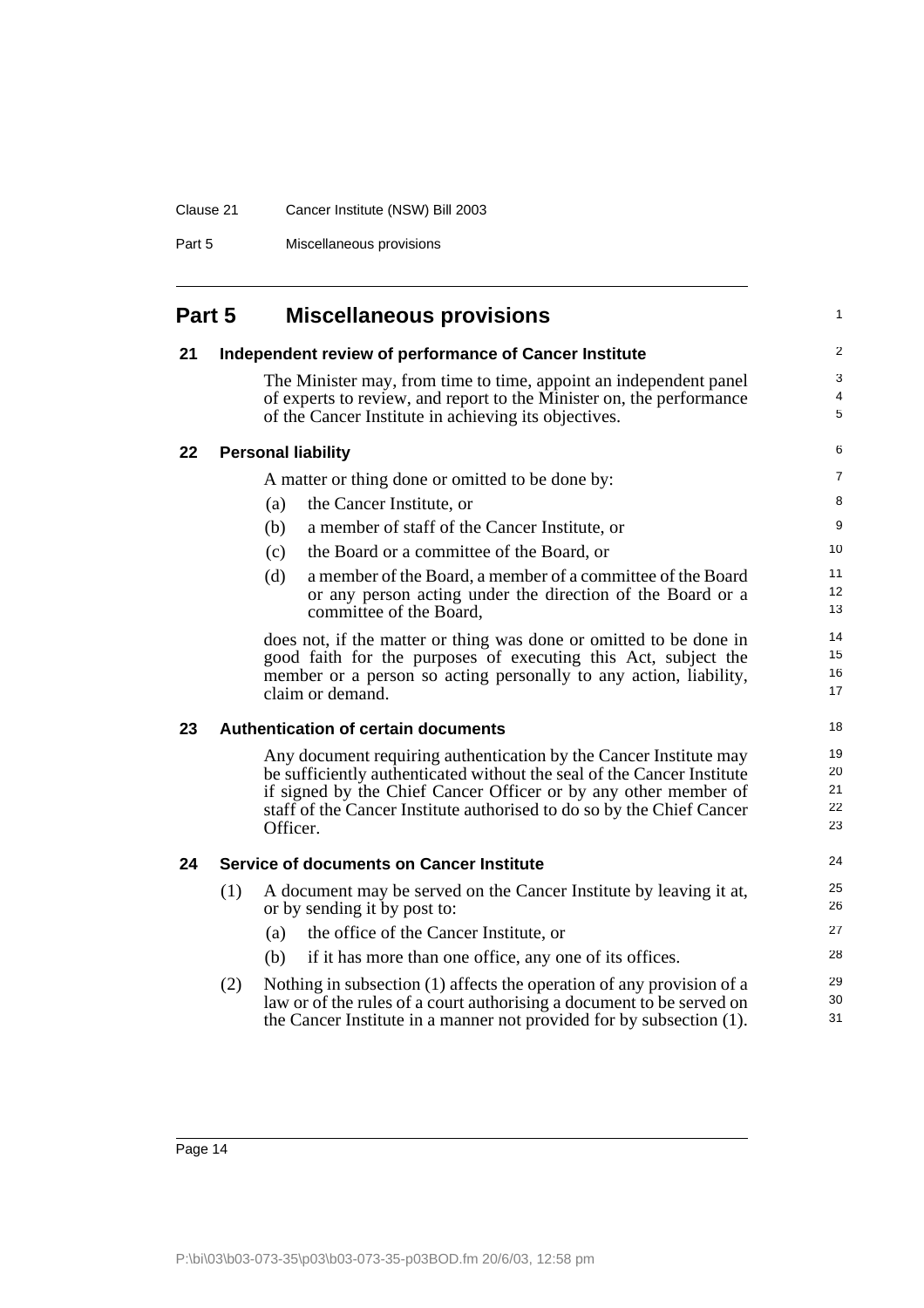| Cancer Institute (NSW) Bill 2003 | Clause 25 |
|----------------------------------|-----------|
| Miscellaneous provisions         | Part 5    |

## <span id="page-16-0"></span>**25 Regulations** (1) The Governor may make regulations, not inconsistent with this Act, for or with respect to any matter that by this Act is required or permitted to be prescribed or that is necessary or convenient to be prescribed for carrying out or giving effect to this Act. (2) The regulations may contain provisions of a savings or transitional nature consequent on the enactment of this Act. (3) Any such savings or transitional provision may, if the regulations so provide, take effect from the date of assent to this Act or a later date. To the extent to which any such provision takes effect from a date that is earlier than the date of its publication in the Gazette, the provision does not operate so as: (a) to affect, in a manner prejudicial to any person (other than the State or an authority of the State), the rights of that person existing before the date of its publication, or (b) to impose liabilities on any person (other than the State or an authority of the State) in respect of anything done or omitted to be done before the date of its publication. (4) In particular, the regulations under subsection (2) may make provision for or in respect to the following: (a) the transfer of the assets, rights and liabilities of the New South Wales Cancer Council (*the Council*) before the registration date as referred to in Schedule 2, (b) the transfer of money held in the New South Wales Cancer Council Account maintained by the Council under section 9 of the *New South Wales Cancer Council Act 1995* and the winding up of that account as a consequence of the repeal of that Act, (c) the transfer of staff of the Council to the Cancer Institute, (d) any other matter that is consequential on the operation of Schedule 2.

## <span id="page-16-1"></span>**26 Provisions relating to New South Wales Cancer Council**

Schedule 2 has effect.

### <span id="page-16-2"></span>**27 Repeal of New South Wales Cancer Council Act 1995 No 43**

On or after the registration date referred to in Schedule 2, the Governor may, by proclamation, repeal the *New South Wales*

Page 15

32 33

34 35 36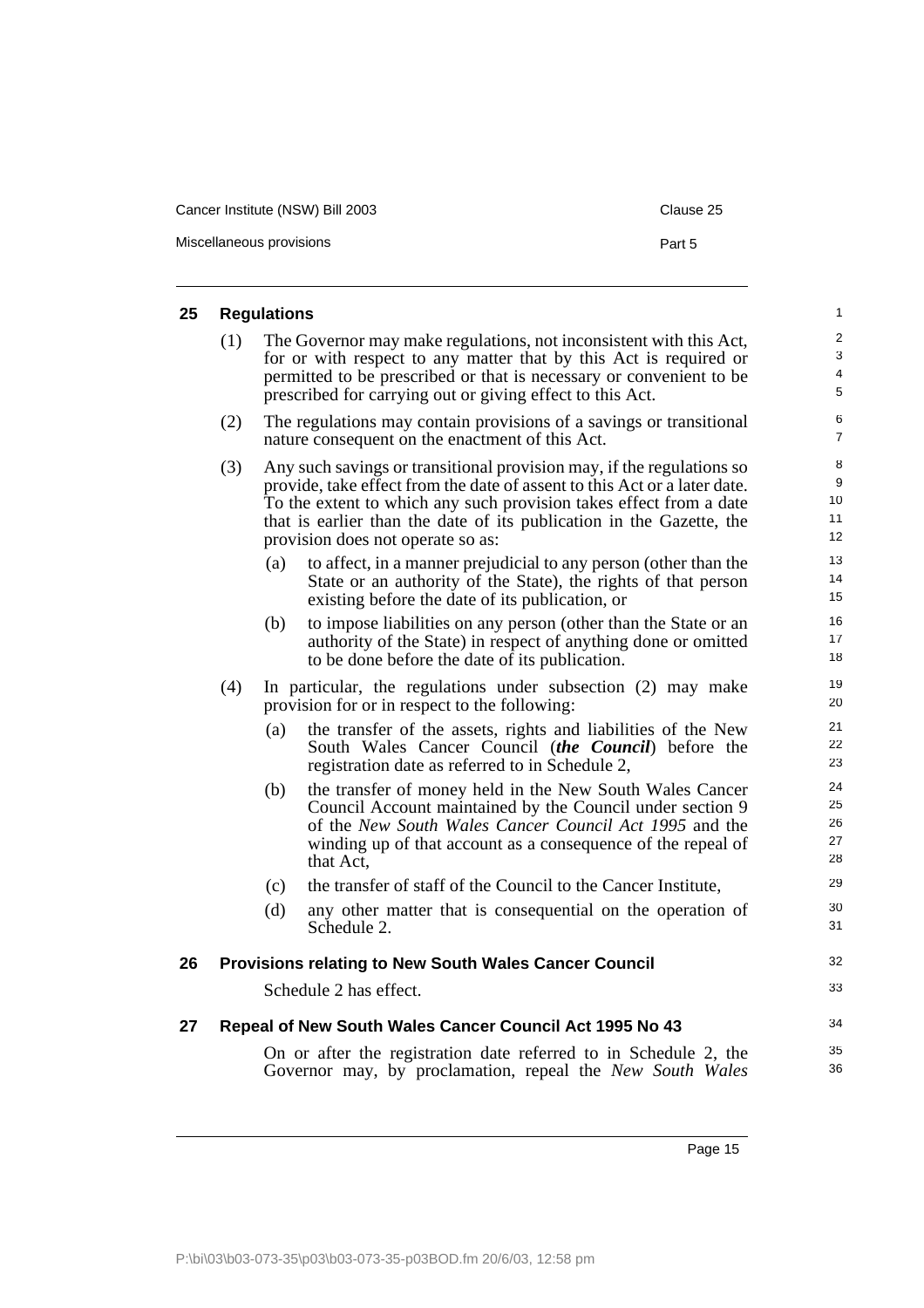#### Clause 28 Cancer Institute (NSW) Bill 2003

Part 5 Miscellaneous provisions

<span id="page-17-1"></span><span id="page-17-0"></span>*Cancer Council Act 1995* (or any specified provision or provisions of that Act). **28 Amendment of other legislation** The Acts and Regulation specified in Schedule 3 are amended as set out in that Schedule. **29 Review of Act** (1) The Minister is to review this Act to determine whether the policy objectives of the Act remain valid and whether the terms of the Act remain appropriate for securing those objectives. (2) The review is to be undertaken as soon as possible after the period of 3 years from the date of assent to this Act. (3) A report on the outcome of the review is to be tabled in each House of Parliament within 12 months after the end of the period of 3 years. 1 2 3 4 5 6 7 8 9 10 11 12 13 14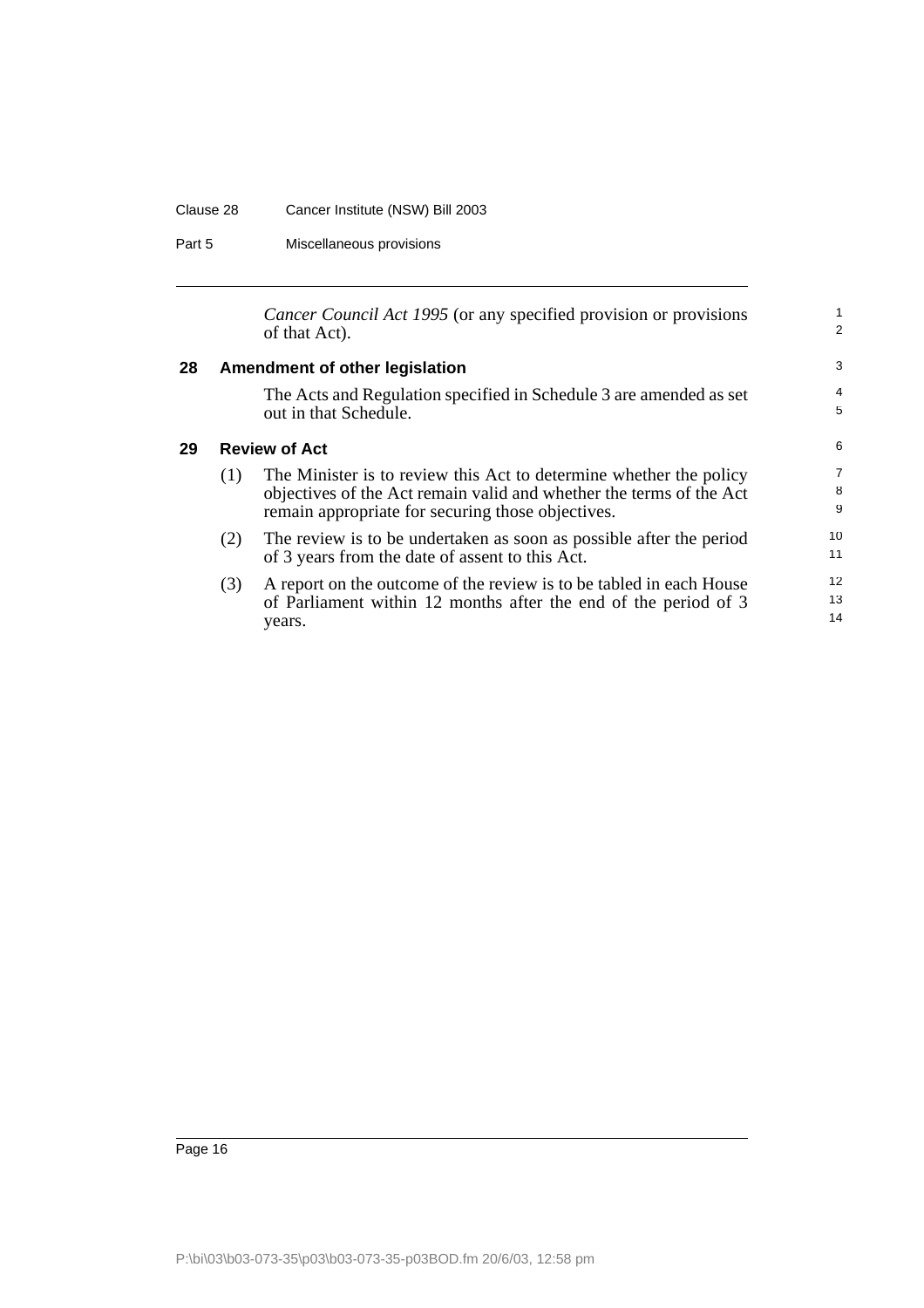Provisions relating to members and procedure of Board Schedule 1

<span id="page-18-0"></span>

|        |     |                    | Schedule 1 Provisions relating to members and<br>procedure of Board                                                                                                                                                                                             | $\mathbf{1}$<br>$\overline{\mathbf{c}}$ |
|--------|-----|--------------------|-----------------------------------------------------------------------------------------------------------------------------------------------------------------------------------------------------------------------------------------------------------------|-----------------------------------------|
|        |     |                    | (Section 8 (2))                                                                                                                                                                                                                                                 | 3                                       |
| Part 1 |     |                    | <b>General</b>                                                                                                                                                                                                                                                  | 4                                       |
| 1      |     | <b>Definitions</b> |                                                                                                                                                                                                                                                                 | 5                                       |
|        |     |                    | In this Schedule:                                                                                                                                                                                                                                               | 6                                       |
|        |     | Officer.           | <i>appointed member</i> means a member other than the Chief Cancer                                                                                                                                                                                              | $\overline{7}$<br>8                     |
|        |     |                    | <b>Chairperson</b> means the Chairperson of the Board.                                                                                                                                                                                                          | 9                                       |
|        |     |                    | <i>member</i> means any member of the Board.                                                                                                                                                                                                                    | 10                                      |
| Part 2 |     |                    | <b>Members</b>                                                                                                                                                                                                                                                  | 11                                      |
| 2      |     |                    | <b>Chairperson of Board</b>                                                                                                                                                                                                                                     | 12                                      |
|        | (1) |                    | The Minister may, from time to time, appoint an appointed member<br>to be the Chairperson of the Board.                                                                                                                                                         | 13<br>14                                |
|        | (2) |                    | The Minister may remove the Chairperson from office as<br>Chairperson of the Board.                                                                                                                                                                             | 15<br>16                                |
|        | (3) |                    | A person who is an appointed member and Chairperson of the Board<br>is taken to have vacated office as Chairperson if the person:                                                                                                                               | 17<br>18                                |
|        |     | (a)                | is removed from that office by the Minister under<br>subclause $(2)$ , or                                                                                                                                                                                       | 19<br>20                                |
|        |     | (b)                | resigns that office by instrument in writing addressed to the<br>Minister, or                                                                                                                                                                                   | 21<br>22                                |
|        |     | (c)                | ceases to be an appointed member.                                                                                                                                                                                                                               | 23                                      |
| 3      |     |                    | <b>Acting members and acting Chairperson</b>                                                                                                                                                                                                                    | 24                                      |
|        | (1) |                    | The Minister may, from time to time, appoint a person to act in the<br>office of a member during the illness or absence of the member, and<br>the person, while so acting, has and may exercise all the functions<br>of the member and is taken to be a member. | 25<br>26<br>27<br>28                    |
|        | (2) |                    | The Minister may, from time to time, appoint an appointed member<br>to act in the office of Chairperson during the illness or absence of<br>the Chairperson, and the appointed member, while so acting, has                                                     | 29<br>30<br>31                          |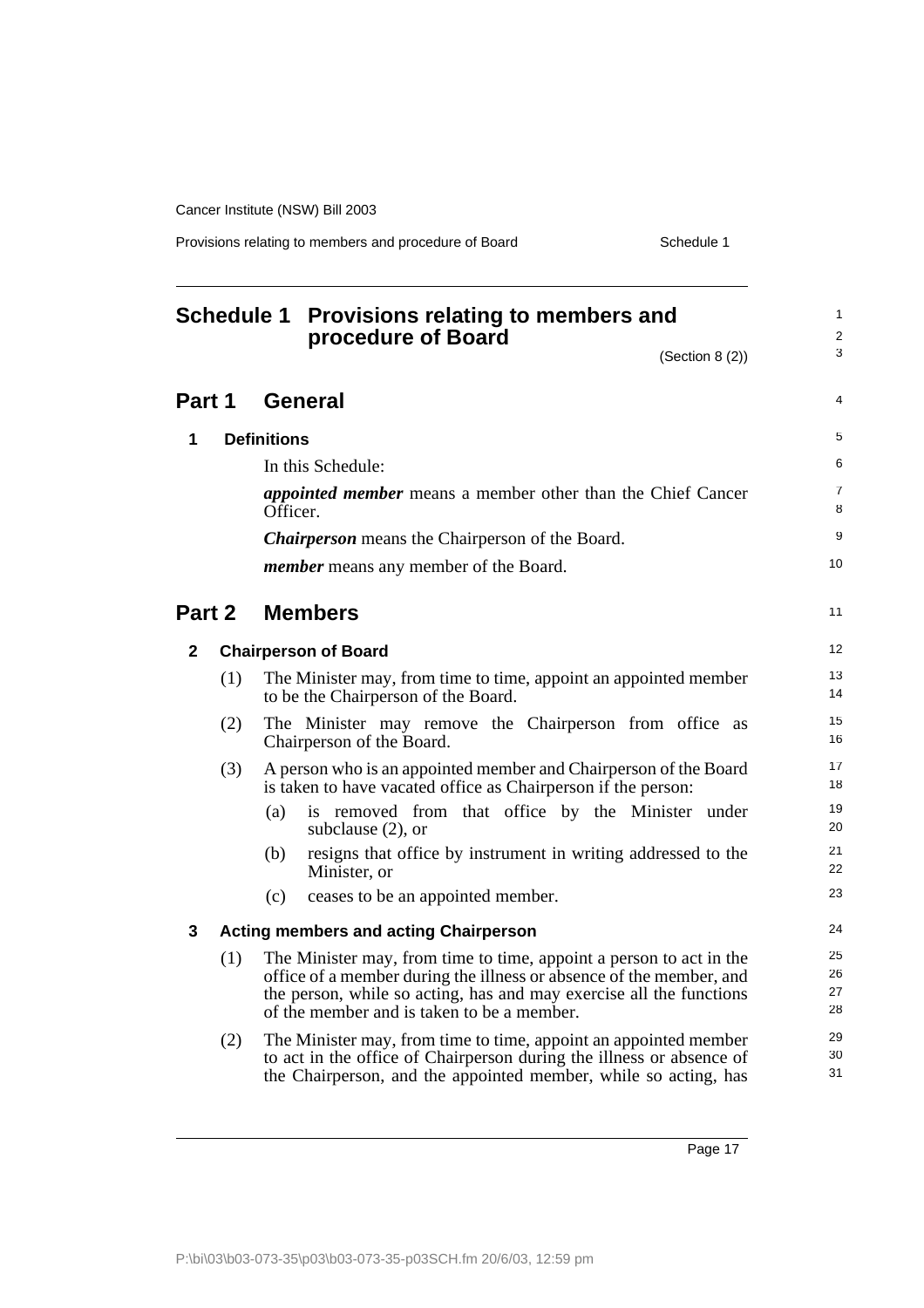| Schedule 1 |     |                                                                                              | Provisions relating to members and procedure of Board                                                                                                                                                                               |                                |
|------------|-----|----------------------------------------------------------------------------------------------|-------------------------------------------------------------------------------------------------------------------------------------------------------------------------------------------------------------------------------------|--------------------------------|
|            |     | and may exercise all the functions of the Chairperson and is taken to<br>be the Chairperson. |                                                                                                                                                                                                                                     | $\mathbf{1}$<br>$\overline{2}$ |
|            | (3) |                                                                                              | The Minister may remove any person from any office to which the<br>person was appointed under this clause.                                                                                                                          | 3<br>4                         |
| 4          |     |                                                                                              | Terms of office of appointed members                                                                                                                                                                                                | 5                              |
|            |     |                                                                                              | Subject to this Schedule, an appointed member holds office for such<br>period (not exceeding 3 years) as is specified in the member's<br>instrument of appointment, but is eligible (if otherwise qualified) for<br>re-appointment. | 6<br>$\overline{7}$<br>8<br>9  |
| 5          |     | <b>Remuneration</b>                                                                          |                                                                                                                                                                                                                                     | 10                             |
|            |     |                                                                                              | An appointed member is entitled to be paid such remuneration                                                                                                                                                                        | 11                             |
|            |     |                                                                                              | (including travelling and subsistence allowances) as the Minister<br>may from time to time determine in respect of the member.                                                                                                      | 12<br>13                       |
|            |     |                                                                                              |                                                                                                                                                                                                                                     | 14                             |
| 6          |     |                                                                                              | Vacancy in office of member                                                                                                                                                                                                         |                                |
|            | (1) |                                                                                              | The office of an appointed member becomes vacant if the member:                                                                                                                                                                     | 15<br>16                       |
|            |     | (a)                                                                                          | dies, or                                                                                                                                                                                                                            | 17                             |
|            |     | (b)                                                                                          | completes a term of office and is not re-appointed, or                                                                                                                                                                              |                                |
|            |     | (c)                                                                                          | resigns the office by instrument in writing addressed to the<br>Minister, or                                                                                                                                                        | 18<br>19                       |
|            |     | (d)                                                                                          | is removed from office by the Minister under this clause, or                                                                                                                                                                        | 20                             |
|            |     | (e)                                                                                          | is absent from 4 consecutive meetings of the Board of which                                                                                                                                                                         | 21                             |
|            |     |                                                                                              | reasonable notice has been given to the member personally or<br>by post, except on leave granted by the Minister or unless the                                                                                                      | 22<br>23                       |
|            |     |                                                                                              | member is excused by the Minister for having been absent                                                                                                                                                                            | 24                             |
|            |     |                                                                                              | from those meetings, or                                                                                                                                                                                                             | 25                             |
|            |     | (f)                                                                                          | becomes bankrupt, applies to take the benefit of any law for                                                                                                                                                                        | 26                             |
|            |     |                                                                                              | the relief of bankrupt or insolvent debtors, compounds with<br>his or her creditors or makes an assignment of his or her                                                                                                            | 27<br>28                       |
|            |     |                                                                                              | remuneration for their benefit, or                                                                                                                                                                                                  | 29                             |
|            |     | (g)                                                                                          | becomes a mentally incapacitated person, or                                                                                                                                                                                         | 30                             |
|            |     | (h)                                                                                          | is convicted in New South Wales of an offence that is                                                                                                                                                                               | 31                             |
|            |     |                                                                                              | punishable by imprisonment for 12 months or more or is                                                                                                                                                                              | 32                             |
|            |     |                                                                                              | convicted elsewhere than in New South Wales of an offence<br>that, if committed in New South Wales, would be an offence                                                                                                             | 33<br>34                       |
|            |     |                                                                                              | so punishable.                                                                                                                                                                                                                      | 35                             |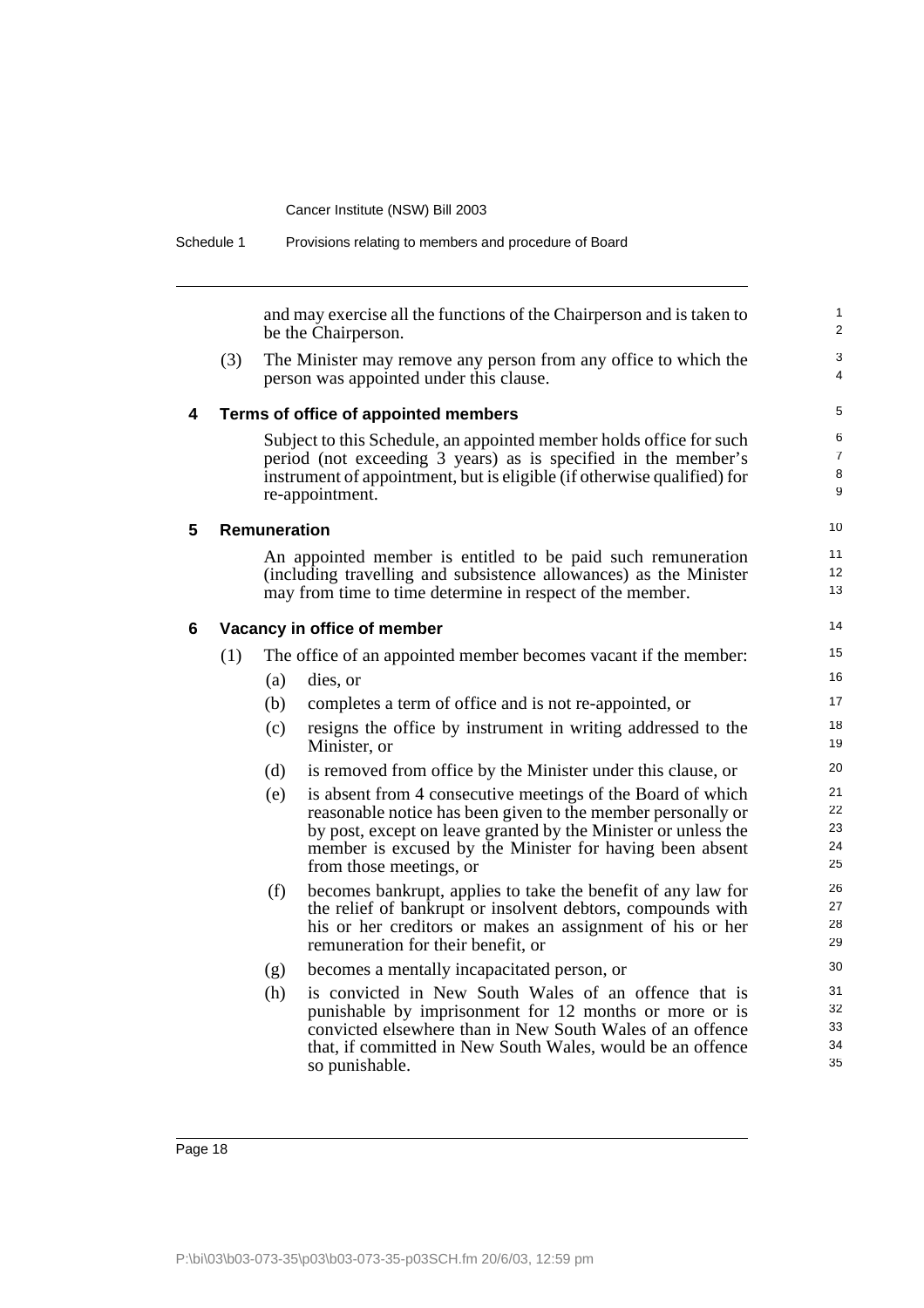| Schedule 1<br>Provisions relating to members and procedure of Board |     |         |                                                                                                                                                                                                                                                          |  |
|---------------------------------------------------------------------|-----|---------|----------------------------------------------------------------------------------------------------------------------------------------------------------------------------------------------------------------------------------------------------------|--|
|                                                                     | (2) |         | The Minister may remove an appointed member from office at any<br>time for any or no reason and without notice.                                                                                                                                          |  |
| $\mathbf{7}$                                                        |     |         | Filling of vacancy in office of appointed member                                                                                                                                                                                                         |  |
|                                                                     |     |         | If the office of an appointed member becomes vacant, a person is,<br>subject to this Act, to be appointed to fill the vacancy.                                                                                                                           |  |
| 8                                                                   |     |         | Disclosure of pecuniary and other conflicts of interests                                                                                                                                                                                                 |  |
|                                                                     | (1) | If:     |                                                                                                                                                                                                                                                          |  |
|                                                                     |     | (a)     | a member has a direct or indirect pecuniary interest, or any<br>other interest, in a matter being considered or about to be<br>considered at a meeting of the Board, and                                                                                 |  |
|                                                                     |     | (b)     | the interest appears to raise a conflict with the proper<br>performance of the member's duties in relation to the<br>consideration of the matter,                                                                                                        |  |
|                                                                     |     |         | the member must, as soon as possible after the relevant facts have<br>come to the member's knowledge, disclose the nature of the interest<br>at a meeting of the Board.                                                                                  |  |
|                                                                     | (2) | member: | A disclosure by a member at a meeting of the Board that the                                                                                                                                                                                              |  |
|                                                                     |     | (a)     | is a member, or is in the employment, of a specified company<br>or other body, or                                                                                                                                                                        |  |
|                                                                     |     | (b)     | is a partner, or is in the employment, of a specified person, or                                                                                                                                                                                         |  |
|                                                                     |     | (c)     | has some other specified interest relating to a specified<br>company or other body or to a specified person,                                                                                                                                             |  |
|                                                                     |     |         | is a sufficient disclosure of the nature of the interest in any matter<br>relating to that company or other body or to that person which may<br>arise after the date of the disclosure and that is required to be<br>disclosed under subclause (1).      |  |
|                                                                     | (3) |         | Particulars of any disclosure made under this clause must be<br>recorded by the Board in a book kept for the purpose and that book<br>must be open at all reasonable hours to inspection by any person on<br>payment of the fee determined by the Board. |  |
|                                                                     | (4) |         | After a member has disclosed the nature of an interest in any matter,<br>the member must not, unless the Minister or the Board otherwise<br>determines:                                                                                                  |  |
|                                                                     |     | (a)     | be present during any deliberation of the Board with respect<br>to the matter, or                                                                                                                                                                        |  |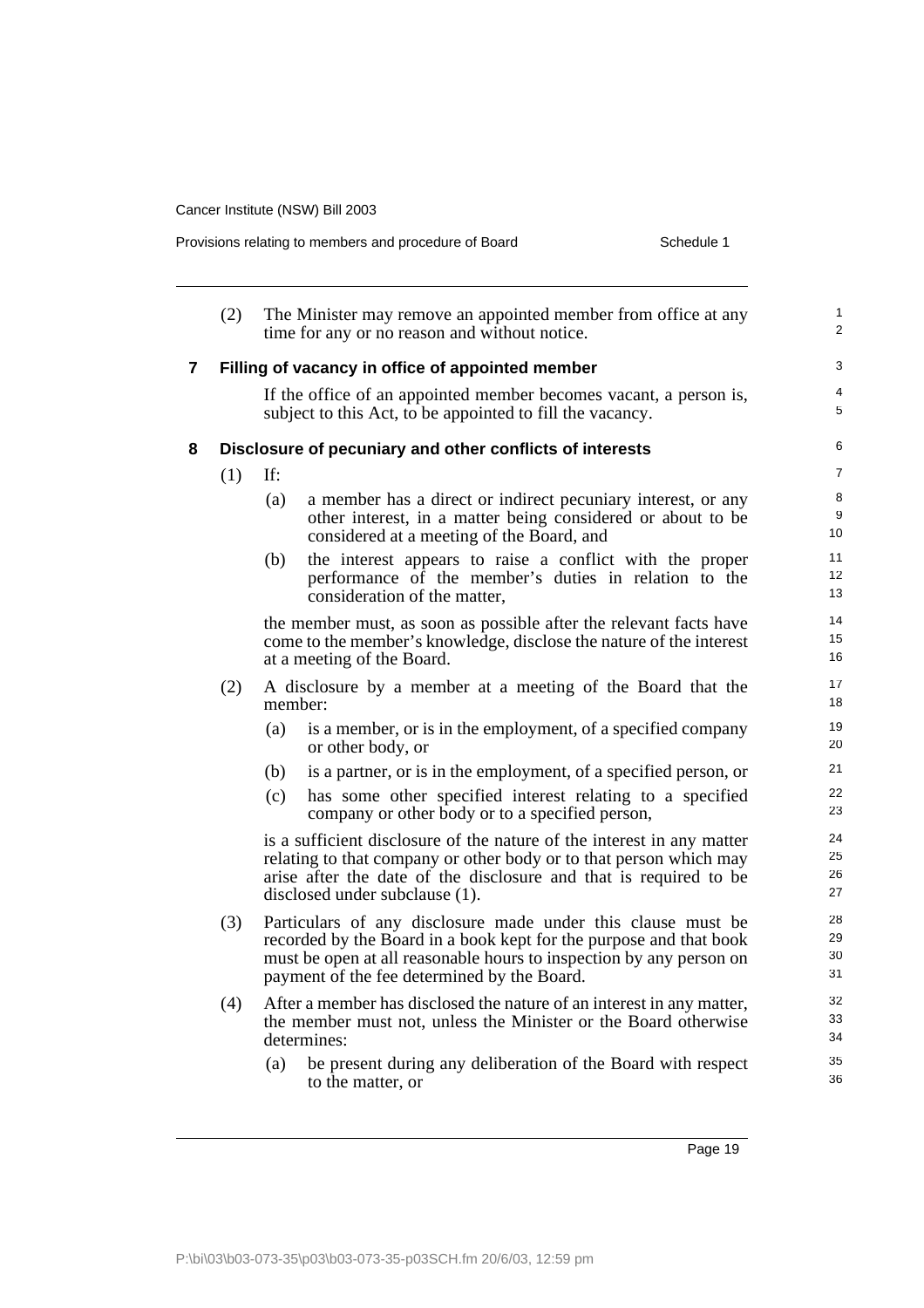Schedule 1 Provisions relating to members and procedure of Board

(b) take part in any decision of the Board with respect to the matter.

- (5) For the purposes of the making of a determination by the Board under subclause (4), a member who has a direct or indirect pecuniary interest, or any other interest, in a matter to which the disclosure relates must not:
	- (a) be present during any deliberation of the Board for the purpose of making the determination, or
	- (b) take part in the making by the Board of the determination.
- (6) A contravention of this clause does not invalidate any decision of the Board.
- (7) This clause applies to a member of a committee of the Board and the committee in the same way as it applies to a member of the Board and the Board.

### **9 Effect of certain other Acts**

- (1) Chapter 2 of the *Public Sector Employment and Management Act 2002* does not apply to or in respect of the appointment of an appointed member.
- (2) If by or under any Act provision is made:
	- (a) requiring a person who is the holder of a specified office to devote the whole of his or her time to the duties of that office, or
	- (b) prohibiting the person from engaging in employment outside the duties of that office,

the provision does not operate to disqualify the person from holding that office and also the office of an appointed member or from accepting and retaining any remuneration payable to the person under this Act as an appointed member.

(3) The office of an appointed member is, for the purposes of any Act, taken not to be an office or place of profit under the Crown.

### **10 No compensation for removal from office or failure to re-appoint**

An appointed member who is removed from office or not reappointed at the end of his or her term of office is not entitled to be paid any compensation by reason of ceasing to hold office.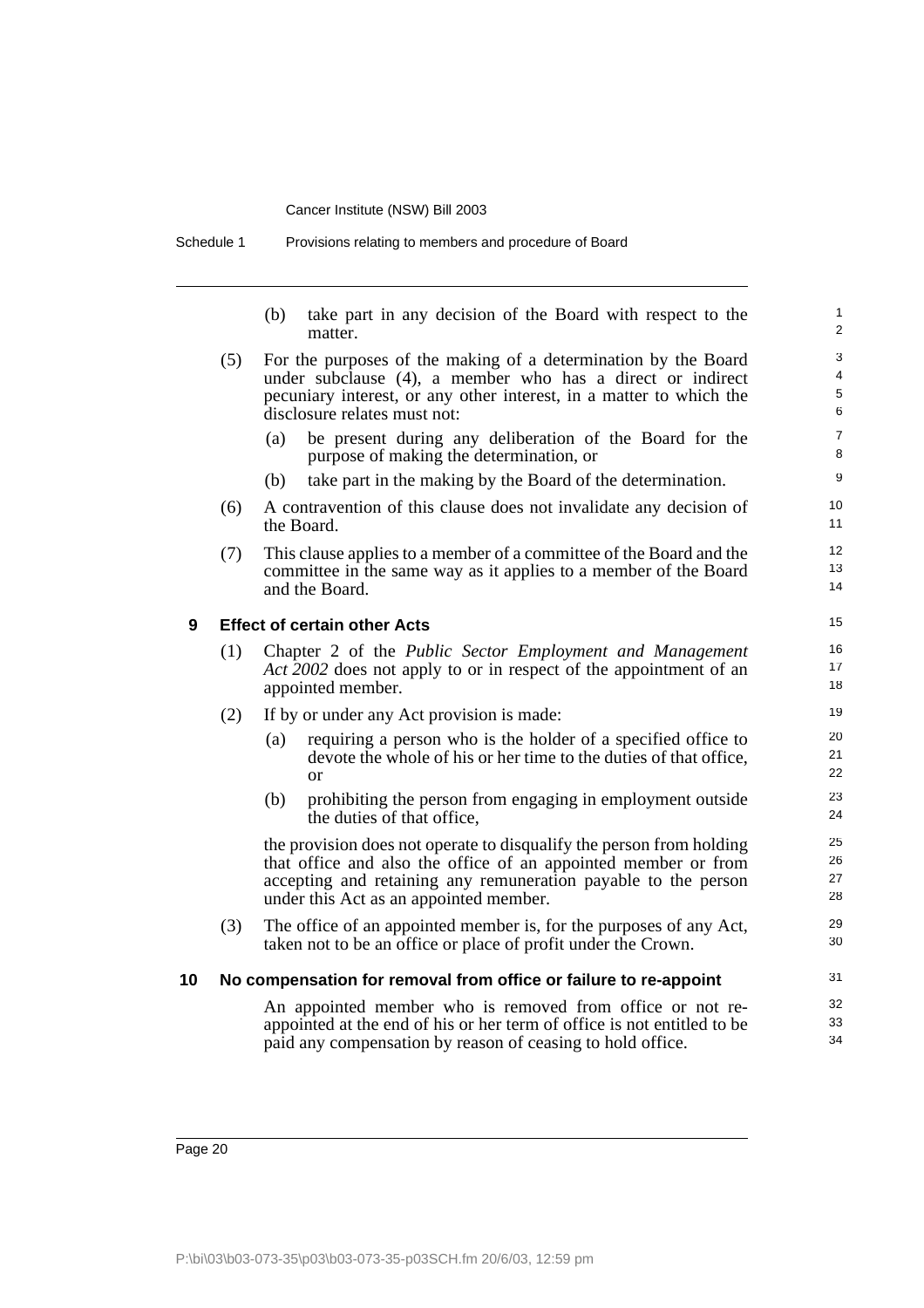| 11 | <b>General procedure</b>                                 |                                                                                                                                                                                                                                                                                                   |                            |
|----|----------------------------------------------------------|---------------------------------------------------------------------------------------------------------------------------------------------------------------------------------------------------------------------------------------------------------------------------------------------------|----------------------------|
|    |                                                          | The procedure for the calling of meetings of the Board and for the<br>conduct of business at those meetings is, subject to this Act, the<br>regulations and any by-laws relating to the Board, to be as<br>determined by the Board.                                                               | 3<br>4<br>5<br>6           |
| 12 |                                                          | Quorum                                                                                                                                                                                                                                                                                            | 7                          |
|    |                                                          | The quorum for a meeting of the Board is a majority of its members<br>for the time being.                                                                                                                                                                                                         | 8<br>9                     |
| 13 |                                                          | <b>Presiding member</b>                                                                                                                                                                                                                                                                           | 10                         |
|    | (1)                                                      | The Chairperson (or, in the absence of the Chairperson, another<br>appointed member elected as Chairperson for that meeting by the<br>members present) is to preside at a meeting of the Board.                                                                                                   | 11<br>12<br>13             |
|    | (2)                                                      | The presiding member has a deliberative vote and, in the event of an<br>equality of votes, has a second or casting vote.                                                                                                                                                                          | 14<br>15                   |
| 14 | Voting                                                   |                                                                                                                                                                                                                                                                                                   |                            |
|    |                                                          | A decision supported by a majority of the votes cast at a meeting of<br>the Board at which a quorum is present is the decision of the Board.                                                                                                                                                      | 17<br>18                   |
| 15 | Transaction of business outside meetings or by telephone |                                                                                                                                                                                                                                                                                                   |                            |
|    | (1)                                                      | The Board may, if it thinks fit, transact any of its business by the<br>circulation of papers among all the members of the Board for the<br>time being, and a resolution in writing approved in writing by a<br>majority of those members is taken to be a decision of the Board.                 | 20<br>21<br>22<br>23       |
|    | (2)                                                      | The Board may, if it thinks fit, transact any of its business at a<br>meeting at which members (or some members) participate by<br>telephone, closed-circuit television or other means, but only if any<br>member who speaks on a matter before the meeting can be heard by<br>the other members. | 24<br>25<br>26<br>27<br>28 |
|    | (3)                                                      | For the purposes of:                                                                                                                                                                                                                                                                              | 29                         |
|    |                                                          | the approval of a resolution under subclause $(1)$ , or<br>(a)                                                                                                                                                                                                                                    | 30                         |
|    |                                                          | a meeting held in accordance with subclause (2),<br>(b)                                                                                                                                                                                                                                           | 31                         |
|    |                                                          | the Chairperson and each member have the same voting rights as<br>they have at an ordinary meeting of the Board.                                                                                                                                                                                  | 32<br>33                   |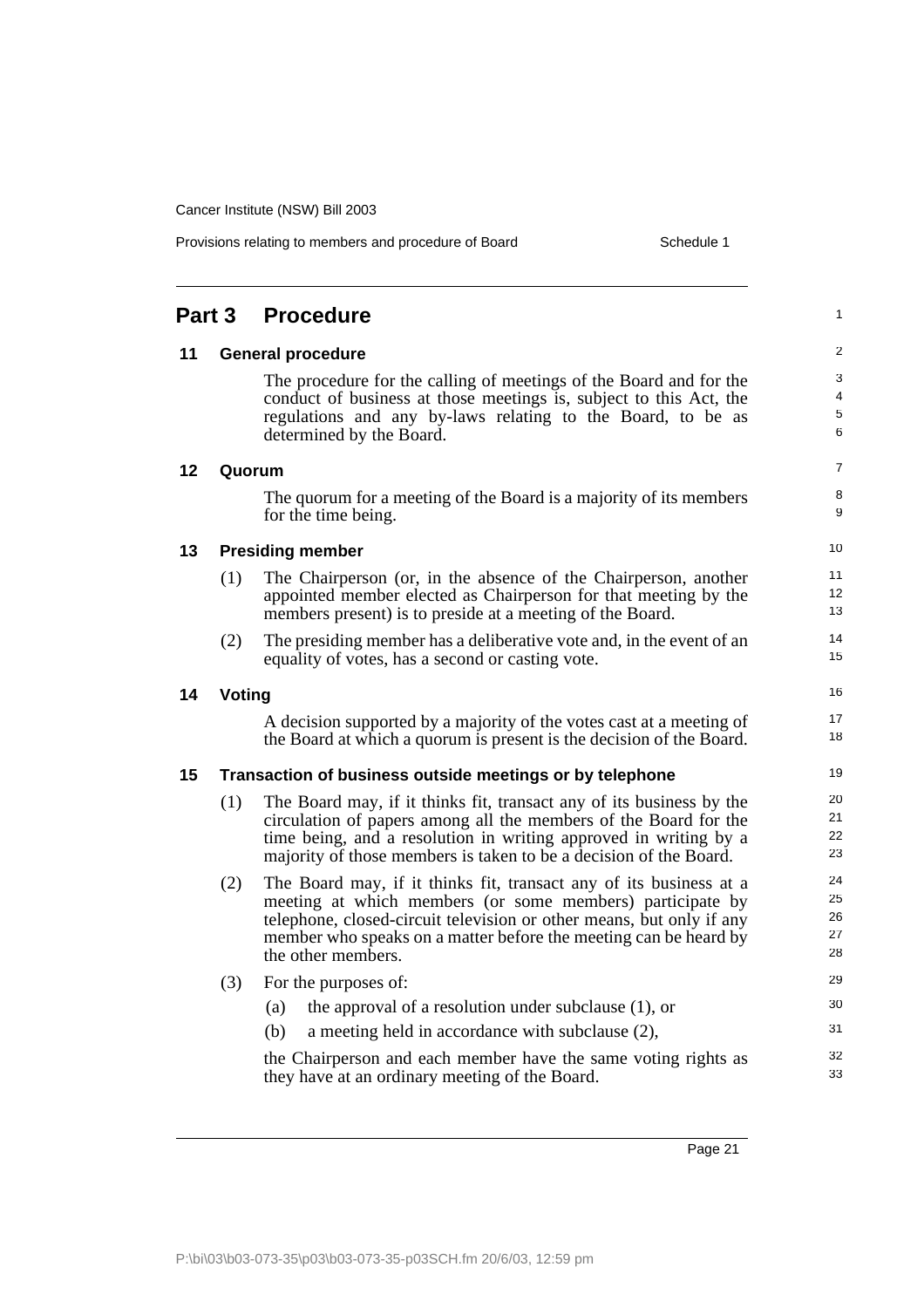| (4)                  | A resolution approved under subclause (1) is, subject to the<br>regulations, to be recorded in the minutes of the meetings of the<br>Board.                       | 2<br>3                   |
|----------------------|-------------------------------------------------------------------------------------------------------------------------------------------------------------------|--------------------------|
| (5)                  | Papers may be circulated among the members for the purposes of<br>subclause (1) by facsimile or other transmission of the information<br>in the papers concerned. | $\overline{4}$<br>5<br>6 |
| <b>First meeting</b> |                                                                                                                                                                   |                          |
|                      | The Chairperson may call the first meeting of the Board in such<br>manner as the Chairperson thinks fit.                                                          | 8<br>9                   |

Schedule 1 Provisions relating to members and procedure of Board

**16**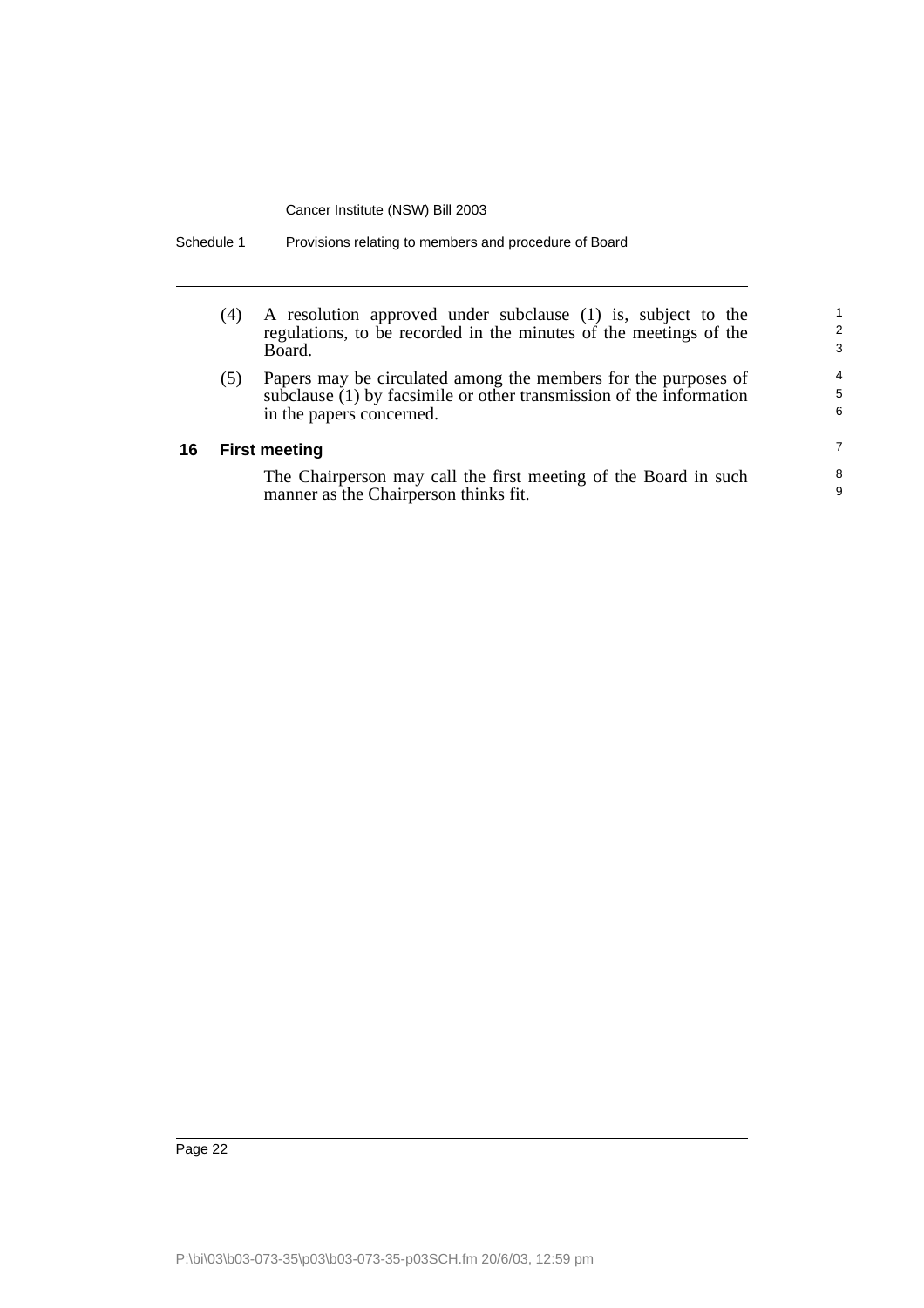Registration of New South Wales Cancer Council as a company Schedule 2

# <span id="page-24-0"></span>**Schedule 2 Registration of New South Wales Cancer Council as a company**

(Section 26)

1 2 3

| 1 | <b>Definitions</b> |                                                                                                                                                                                                                                                          |                           |  |
|---|--------------------|----------------------------------------------------------------------------------------------------------------------------------------------------------------------------------------------------------------------------------------------------------|---------------------------|--|
|   | (1)                | In this Schedule:                                                                                                                                                                                                                                        | 5                         |  |
|   |                    | <b>Cancer Council</b> means the New South Wales Cancer Council<br>constituted by the New South Wales Cancer Council Act 1995.                                                                                                                            | 6<br>$\overline{7}$       |  |
|   |                    | <b>Cancer Council company</b> means the Cancer Council after it is taken<br>to be registered as a company limited by guarantee under the<br>Corporations Act by operation of section $5H(4)$ of that Act.                                                | 8<br>9<br>10 <sup>1</sup> |  |
|   |                    | <b>Corporations Act</b> means the Corporations Act 2001 of the<br>Commonwealth.                                                                                                                                                                          | 11<br>12 <sup>2</sup>     |  |
|   |                    | <i>registration date</i> means the registration day specified by the<br>Minister for Health in an order made under clause 3.                                                                                                                             | 13<br>14                  |  |
|   | (2)                | Words and expressions used in this Schedule have the same<br>meanings as in section 9 of the Corporations Act, except in so far as<br>they are defined differently in this Schedule or the context or<br>subject-matter otherwise indicates or requires. | 15<br>16<br>17<br>18      |  |
| 2 | Act                | <b>Cancer Council is deemed registration company under Corporations</b>                                                                                                                                                                                  | 19<br>20                  |  |
|   | (1)                | The Cancer Council is a deemed registration company for the<br>purposes of section 5H of the Corporations Act.                                                                                                                                           |                           |  |
|   | (2)                | For the purposes of that section:                                                                                                                                                                                                                        | 23                        |  |
|   |                    | the day on which the Cancer Council is taken to be registered<br>(a)<br>as a company is the registration date specified by the Minister<br>for Health in an order made under clause 3, and                                                               | 24<br>25<br>26            |  |
|   |                    | the type of company that the Cancer Council is to be<br>(b)<br>registered as is a company limited by guarantee, and                                                                                                                                      | 27<br>28                  |  |
|   |                    | the company's proposed name is "The Cancer Council"<br>(c)<br>NSW".                                                                                                                                                                                      | 29<br>30                  |  |
|   |                    | Note. Section 5H of the Corporations Act provides that a body is taken to be<br>registered under that Act as a company of a particular type under section 118<br>of that Act if a law of a State or Territory to which the Act applies:                  | 31<br>32<br>33            |  |
|   |                    | provides that the body is a deemed registration company for the<br>(a)<br>purposes of the section, and                                                                                                                                                   | 34<br>35                  |  |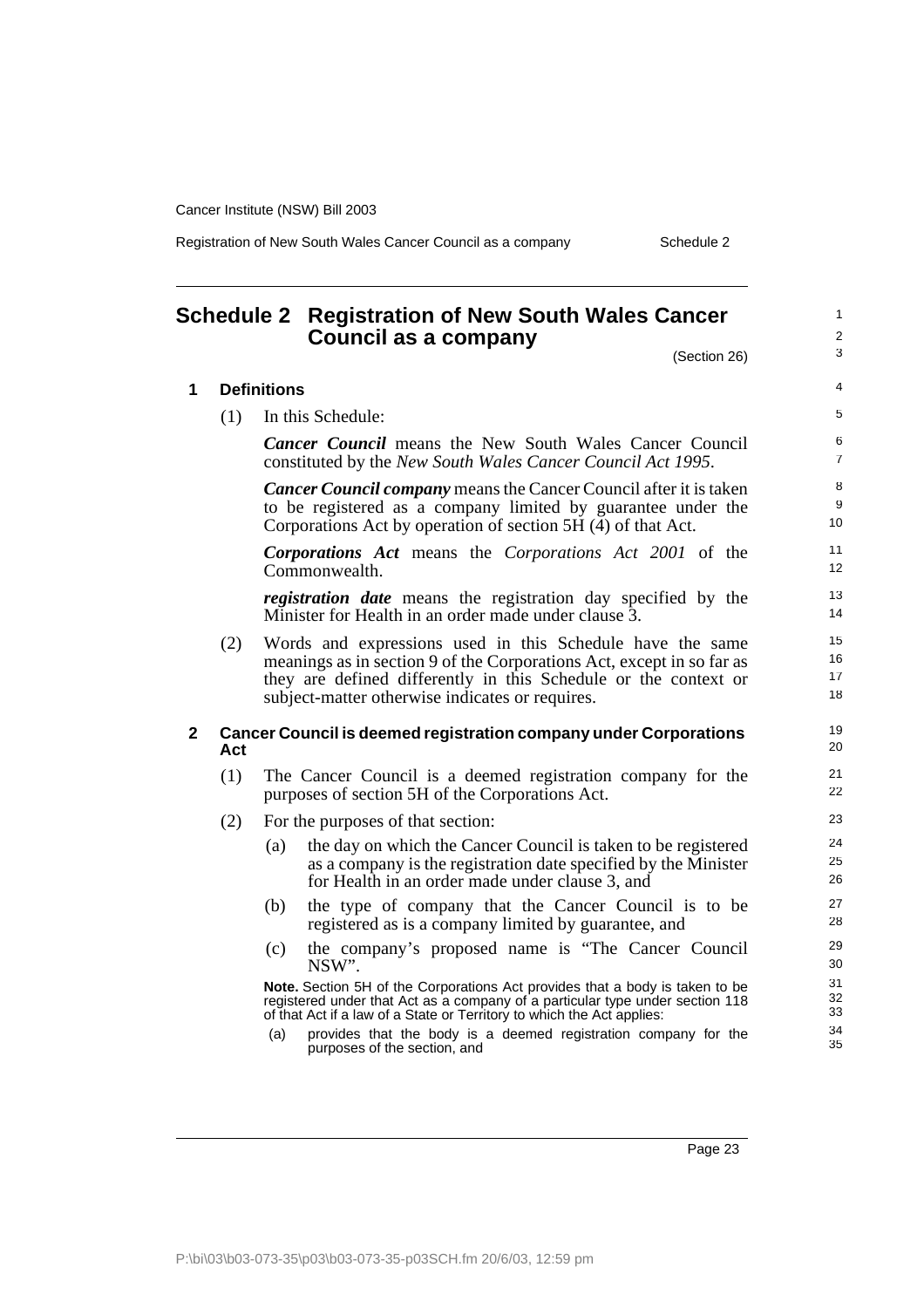Schedule 2 Registration of New South Wales Cancer Council as a company

- (b) specifies:
	- (i) the day on which the body is to be taken to be registered (the registration day) or the manner in which that day is to be fixed, and

31 32 33

34 35 36

- (ii) the type of company the body is to be registered as under the Act, and
- (iii) the company's proposed name (unless the ACN is to be used in its name),

and if section 5H (2) and (3) (relating to the lodgment of certain notices and documents with ASIC) are satisfied.

#### **3 Order specifying registration date**

- (1) The Minister for Health may, by order published in the Gazette, specify a day on which the Cancer Council is taken to be registered as a company limited by guarantee for the purposes of section 5H of the Corporations Act.
- (2) The Minister for Health may make an order under this clause only if the Minister for Health is satisfied that the Cancer Council has complied with section 5H (2) and (3) of the Corporations Act.
- (3) The Minister for Health is to provide the Australian Securities and Investments Commission with a copy of an order made under this clause as soon as practicable after it is issued to the Cancer Council. However, a failure to provide such a copy does not affect the validity of the order.
- (4) An order under this clause cannot be challenged, reviewed or called into question in any proceedings before any court or tribunal.
- (5) An order under this clause is conclusive evidence in any proceedings before a court or tribunal that all the requirements of this Schedule have been complied with concerning the registration of the Cancer Council as a company limited by guarantee under the Corporations Act.

# **4 Cancer Council company same legal entity as Cancer Council**

The Cancer Council company is taken to be a continuation of, and the same legal entity as, the Cancer Council.

#### **5 Application of New South Wales Cancer Council Act 1995**

The *New South Wales Cancer Council Act 1995* is taken not to apply to the Cancer Council company on and after the registration date.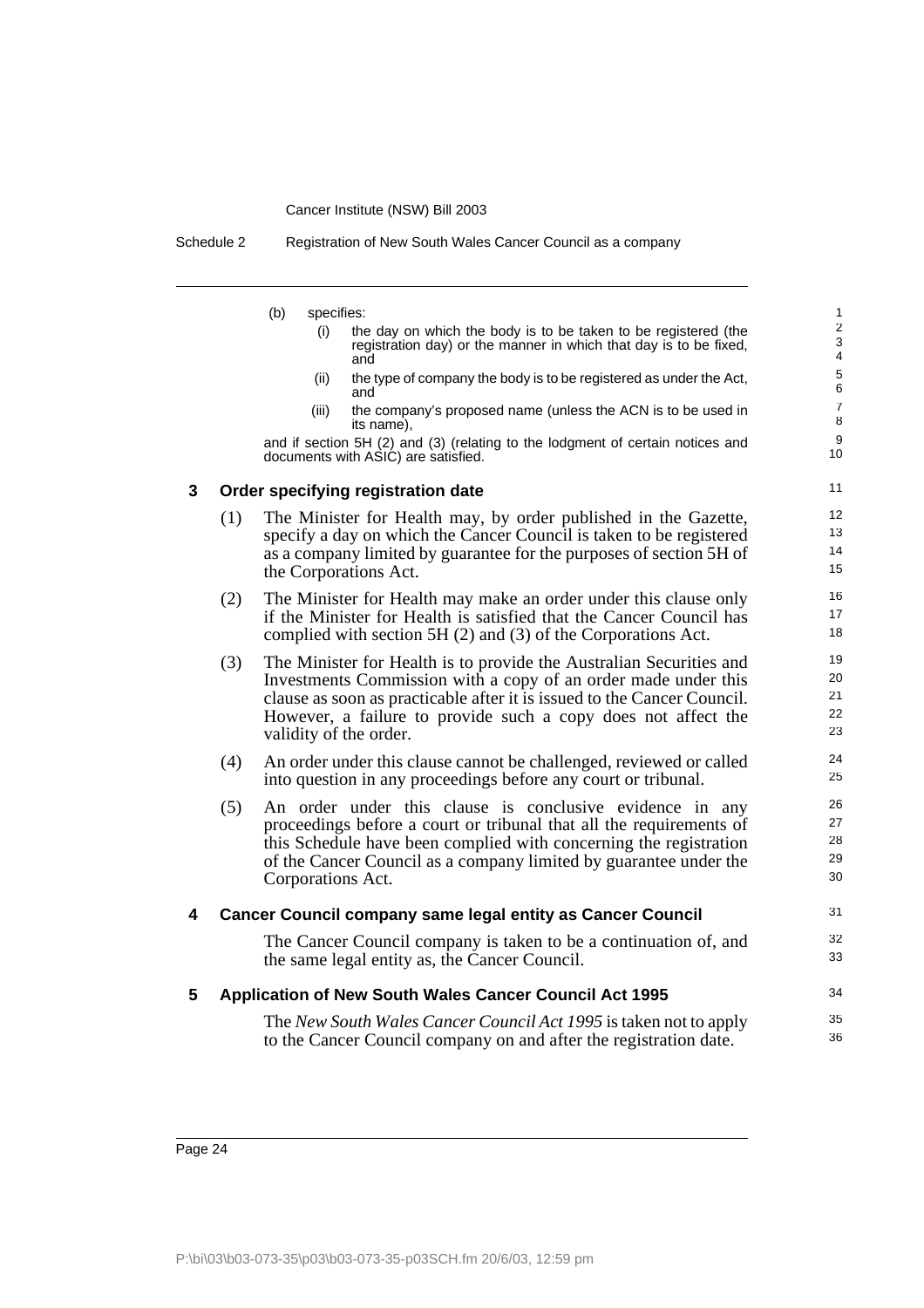Amendment of other legislation Schedule 3

l,

<span id="page-26-0"></span>

|                                  |            | (Section 28)                                                                                                                                                                                                                                                                                                      | $\mathbf{1}$<br>$\overline{2}$                                                                                                                                                                                                                                                                                                                                                                                                                                             |  |
|----------------------------------|------------|-------------------------------------------------------------------------------------------------------------------------------------------------------------------------------------------------------------------------------------------------------------------------------------------------------------------|----------------------------------------------------------------------------------------------------------------------------------------------------------------------------------------------------------------------------------------------------------------------------------------------------------------------------------------------------------------------------------------------------------------------------------------------------------------------------|--|
|                                  |            |                                                                                                                                                                                                                                                                                                                   | 3<br>$\overline{4}$                                                                                                                                                                                                                                                                                                                                                                                                                                                        |  |
|                                  |            |                                                                                                                                                                                                                                                                                                                   | 5                                                                                                                                                                                                                                                                                                                                                                                                                                                                          |  |
| Omit section $8(6)$ .            |            |                                                                                                                                                                                                                                                                                                                   |                                                                                                                                                                                                                                                                                                                                                                                                                                                                            |  |
|                                  |            |                                                                                                                                                                                                                                                                                                                   | $\overline{7}$<br>8                                                                                                                                                                                                                                                                                                                                                                                                                                                        |  |
|                                  |            |                                                                                                                                                                                                                                                                                                                   | 9                                                                                                                                                                                                                                                                                                                                                                                                                                                                          |  |
| Omit the clause. Insert instead: |            |                                                                                                                                                                                                                                                                                                                   |                                                                                                                                                                                                                                                                                                                                                                                                                                                                            |  |
|                                  |            |                                                                                                                                                                                                                                                                                                                   | 11                                                                                                                                                                                                                                                                                                                                                                                                                                                                         |  |
|                                  |            |                                                                                                                                                                                                                                                                                                                   | 12<br>13<br>14                                                                                                                                                                                                                                                                                                                                                                                                                                                             |  |
|                                  | (a)        | any investment in a unit trust scheme within the<br>meaning of the <i>Duties Act 1997</i> ,                                                                                                                                                                                                                       | 15<br>16                                                                                                                                                                                                                                                                                                                                                                                                                                                                   |  |
|                                  | (b)        | in the case of funds of or under the control of the<br>Institute comprising property the subject of a gift,<br>devise or bequest to the Institute—investment in such<br>manner as will enable the property to be retained by the<br>Institute in the form that the property was gifted,<br>devised or bequeathed, | 17<br>18<br>19<br>20<br>21<br>22                                                                                                                                                                                                                                                                                                                                                                                                                                           |  |
|                                  | (c)        | investment in such manner as may be necessary to<br>enable the Institute to act as provided by section 16 (3)<br>of the <i>Cancer Institute</i> ( <i>NSW</i> ) <i>Act</i> 2003.                                                                                                                                   | 23<br>24<br>25                                                                                                                                                                                                                                                                                                                                                                                                                                                             |  |
|                                  | <b>520</b> | 1985 No 192<br>2000<br><b>Clause 520</b>                                                                                                                                                                                                                                                                          | Schedule 3 Amendment of other legislation<br><b>Centenary Institute of Cancer Medicine and Cell Biology Act</b><br><b>Section 8 Functions of the Board</b><br><b>Public Authorities (Financial Arrangements) Regulation</b><br><b>Additional investment powers-Cancer Institute (NSW)</b><br>The following additional investments are prescribed in<br>respect of the Cancer Institute (NSW) (the Institute) for the<br>purposes of clause 2 (c) of Schedule 4 to the Act: |  |